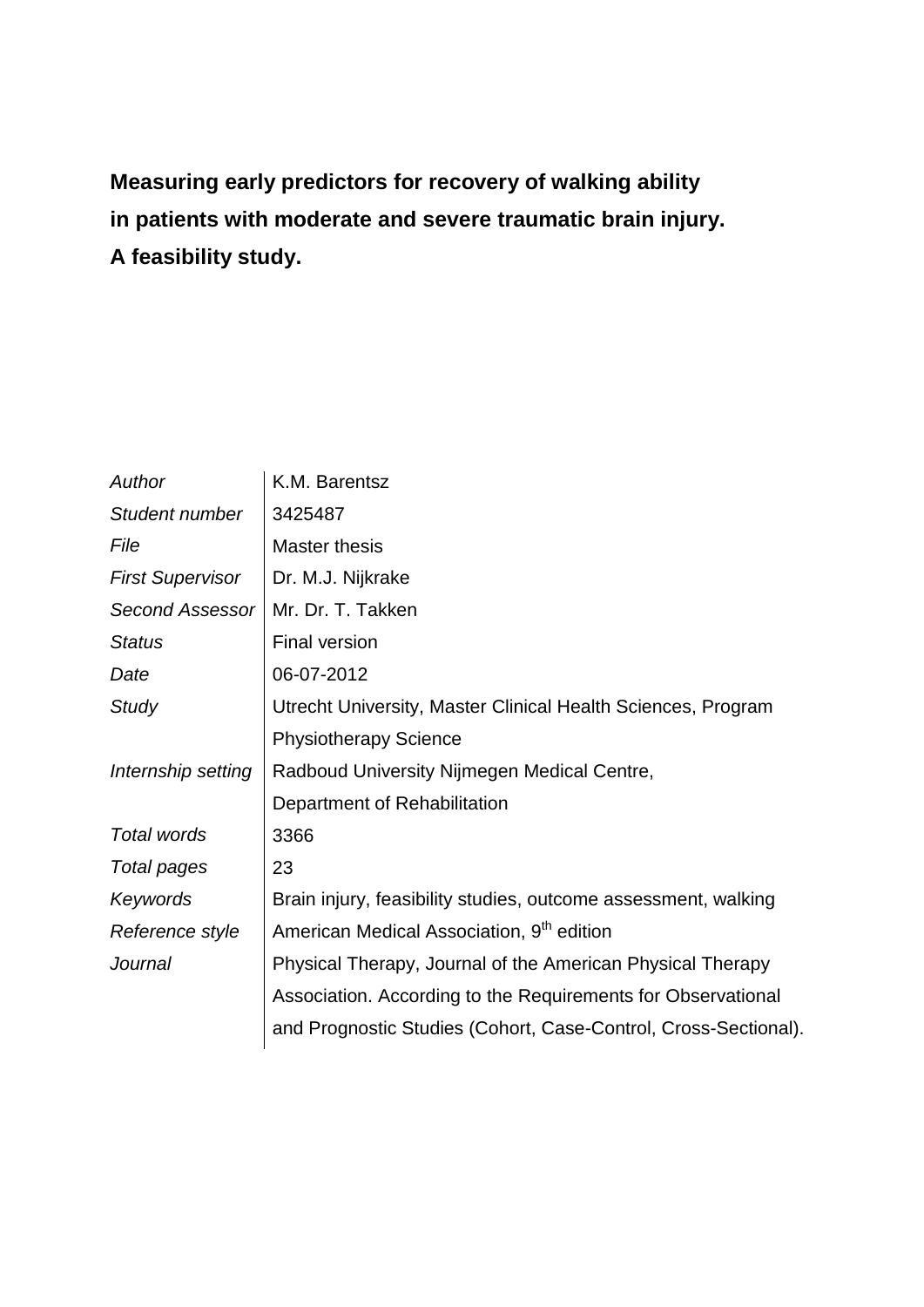*"ONDERGETEKENDE*

(naam)

*Bevestigt hierbij dat de onderhavige verhandeling mag worden geraadpleegd en vrij mag worden gefotokopieerd. Bij het citeren moet steeds de titel en de auteur van de verhandeling worden vermeld."*

(handtekening) \_\_\_\_\_\_\_\_\_\_\_\_\_\_\_\_(datum)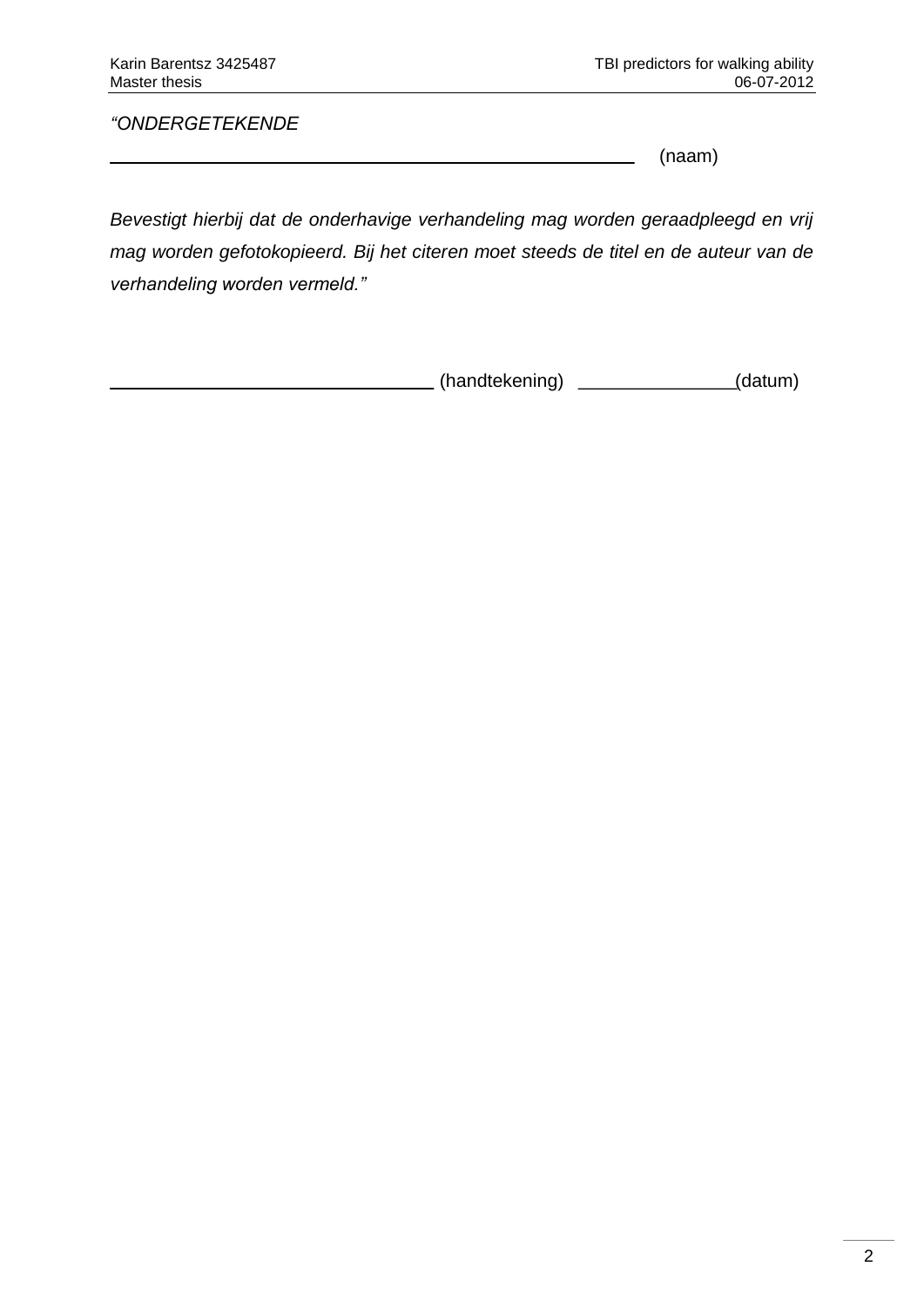# **Contents**

| Dankwoord                | page 4  |
|--------------------------|---------|
| Nederlandse samenvatting | page 5  |
| Abstract                 | page 6  |
| Introduction             | page 7  |
| <b>Methods</b>           | page 8  |
| <b>Results</b>           | page 12 |
| <b>Discussion</b>        | page 14 |
| References               | page 17 |
| Tables and figures       | page 20 |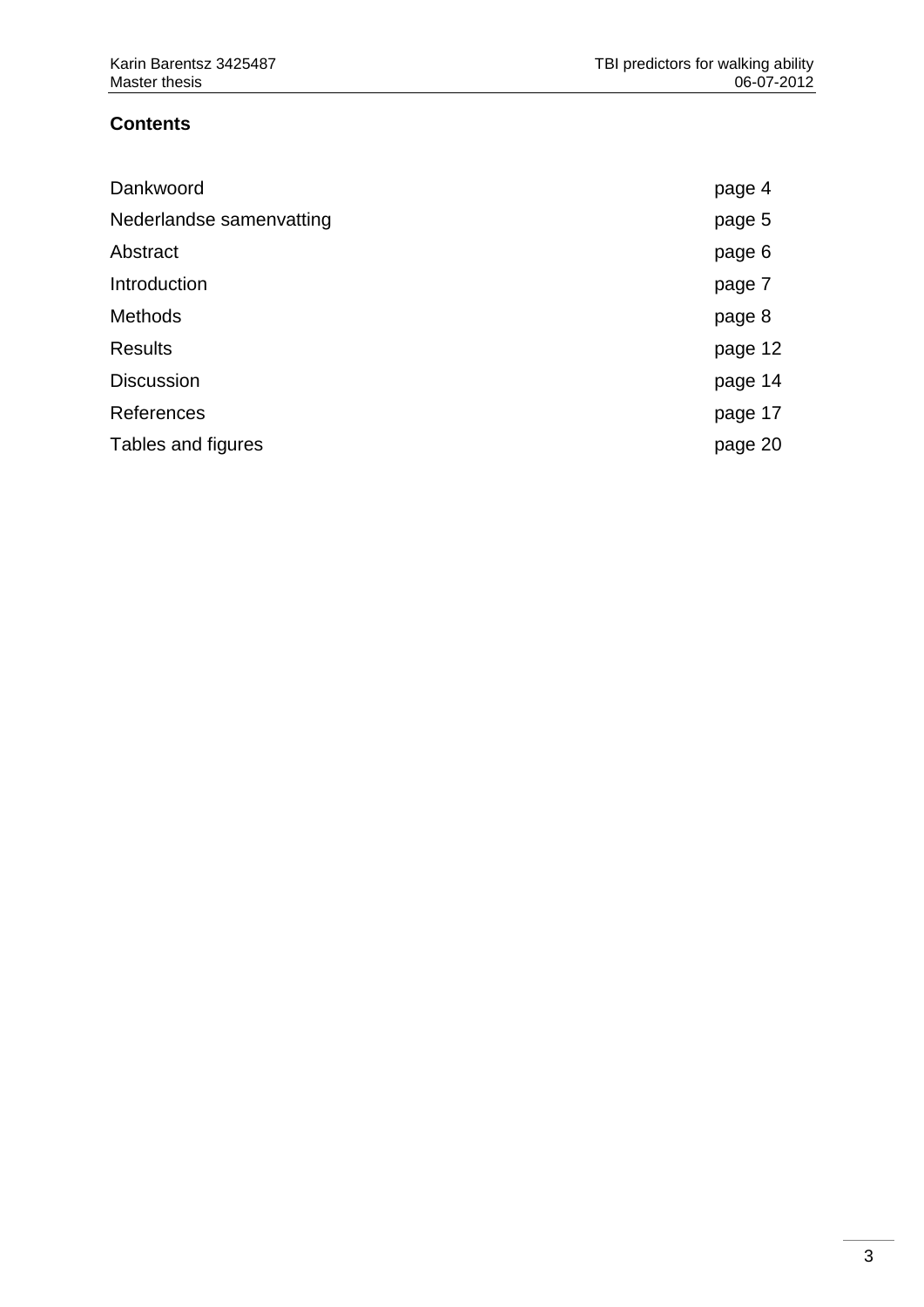### **Dankwoord**

Dit werk kon slechts tot stand komen dankzij de steun en hulp van vele mensen. Bijzondere dank gaat uit naar mijn begeleider Dr. Maarten Nijkrake, voor het delen van zijn wetenschappelijke kennis en inzicht en het kritisch evalueren van de tekst. Daarnaast ook een gemeend woord van dank aan de andere leden van mijn werkgroep, Prof. Sander Geurts, Dr. Astrid Hoedemaekers, Dr. Pieter Vos, voor het delen van hun vakinhoudelijke kennis en hun enthousiaste steun bij het tot stand komen van mijn afstudeeronderzoek.

Ook wil ik Tjarda Tromp bedanken voor haar hulp bij het includeren van de patiënten voor mijn onderzoek. Tevens bedank ik Tijn Bouw voor zijn wetenschappelijke begeleiding vanuit de Research Unit Intensive Care.

De afdeling revalidatie/fysiotherapie verdient ook een speciale vermelding. Zij maakten het voor mij mogelijk om de studie Fysiotherapiewetenschap te volgen, zowel financieel als plantechnisch.

Ook mijn medestudenten van de opleiding Fysiotherapiewetenschap wil ik uiteraard bedanken voor hun kritische reviews wat mijn product telkens weer op een hoger plan bracht. In het speciaal dank ik mijn reisgenoten Gerben van Hinte en Marije Gerrits, voor hun persoonlijke steun en motivatie.

Tenslotte wil ik mijn vrienden, kennissen, mijn ouders en uiteraard ook Thomas bedanken voor hun niet aflatende morele steun gedurende de voorbije jaren.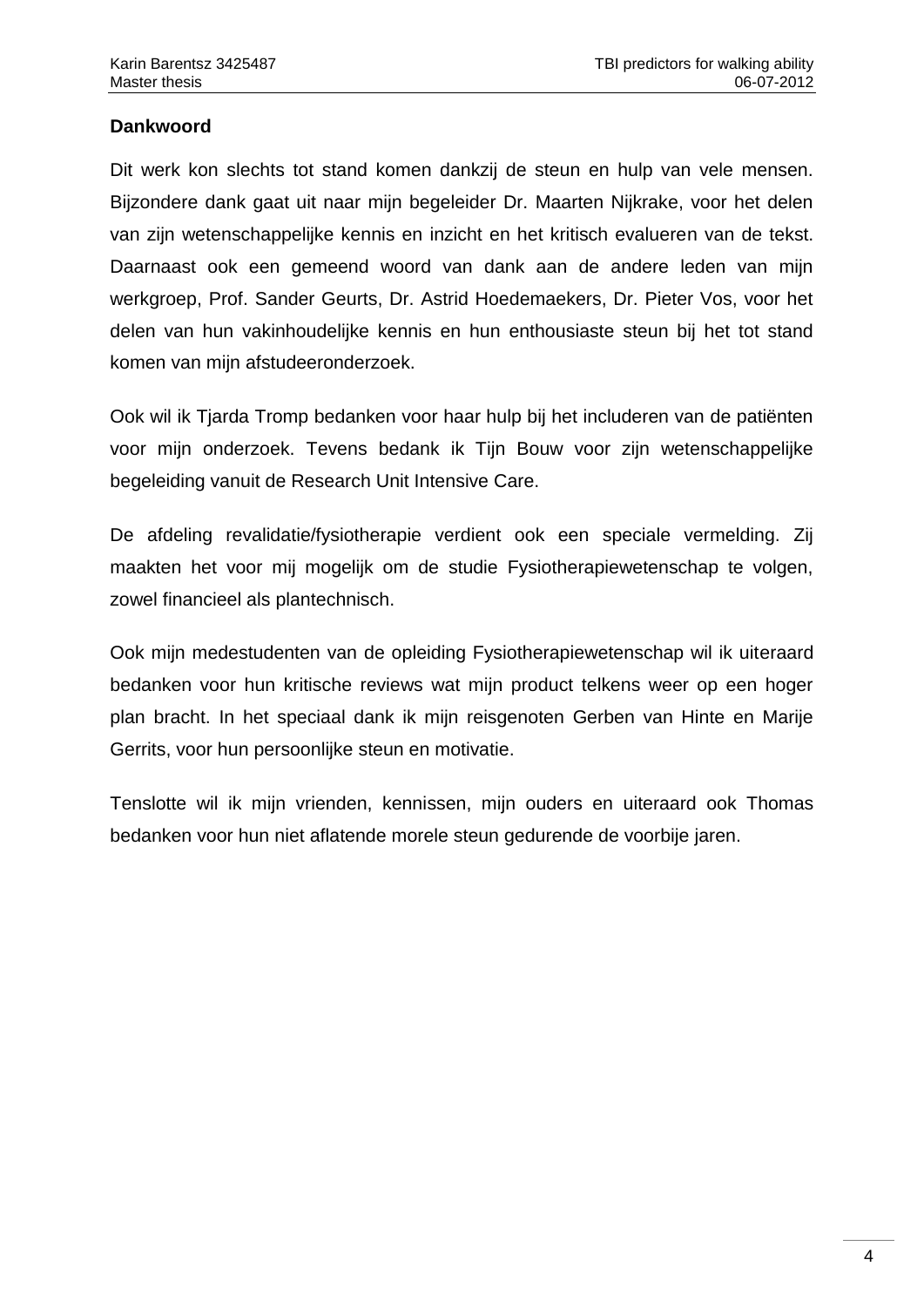#### **Nederlandse samenvatting**

*Achtergrond* Patiënten met traumatisch hersenletsel (THL) blijven op langere termijn vaak beperkt door motorische stoornissen, zoals een verminderde zelfstandige loopvaardigheid. Inzicht in de predictoren voor loopvaardigheid in de klinische fase geeft de fysiotherapeut de mogelijkheid eerder risicopatiënten te identificeren en het revalidatietraject te verbeteren door 'op maat' gemaakte interventies te starten die gericht zijn op het optimaliseren van de zelfstandige loopvaardigheid.

*Doel* Toetsen of het praktisch haalbaar is om functionele uitkomstmaten tijdens de klinische fase te meten bij patiënten met middelzwaar- (MTHL) en ernstig traumatisch hersenletsel (ETHL).

*Design* Een prospectieve observationele pilotstudy.

*Methode* Twaalf patiënten, opgenomen in het de Radboud Universiteit Nijmegen Medisch Centrum, werden binnen 72 uur na het ontstaan van THL geïncludeerd. Een set van 12 functionele uitkomstmaten werd gemeten, met een follow-up van 1 en 2 weken na het THL. Per functionele variabele werd gekeken of deze voldeed aan de volgende haalbaarheidscriteria: T0: 50%, T1: 50-75% en T2: 75%. Beperkende factoren voor het meten van functionele uitkomstmaten werden gerapporteerd.

*Resultaten* De hoogste haalbaarheidscores werden gevonden op de Brunnstrom stadia (T1=87,5%, T2=83,3%) en de Modified Ashworth Scale (MAS) (T1=75%, T2=83,3%). Functionele uitkomstmaten op activiteitenniveau, scoorden laag (T0=16,7%, T1=7,5%, T2=50%). Tijdens de eerste 2 weken na THL waren patiënten niet in staat om een looptest uit te voeren (T0, T1, T2=0%). Het meten van functionele uitkomstmaten werd beperkt door factoren zoals sedatie, slechte instrueerbaarheid, bedrust, beperkte belastbaarheid of afwezigheid van loopvaardigheid.

*Beperkingen* De generaliseerbaarheid is laag vanwege de kleine steekproefgrootte (n=12), het design van een single-center studie in een academisch ziekenhuis en de consequentie dat patiënten die het ziekenhuis verlieten, uitvielen (50%).

*Conclusie* Het is haalbaar om de Brunnstrom stadia en de MAS te meten tijdens de klinische fase bij patiënten met MTHL en ETHL. Andere functionele uitkomstmaten zijn beperkt meetbaar binnen de eerste 2 weken na THL.

*Woorden: 292*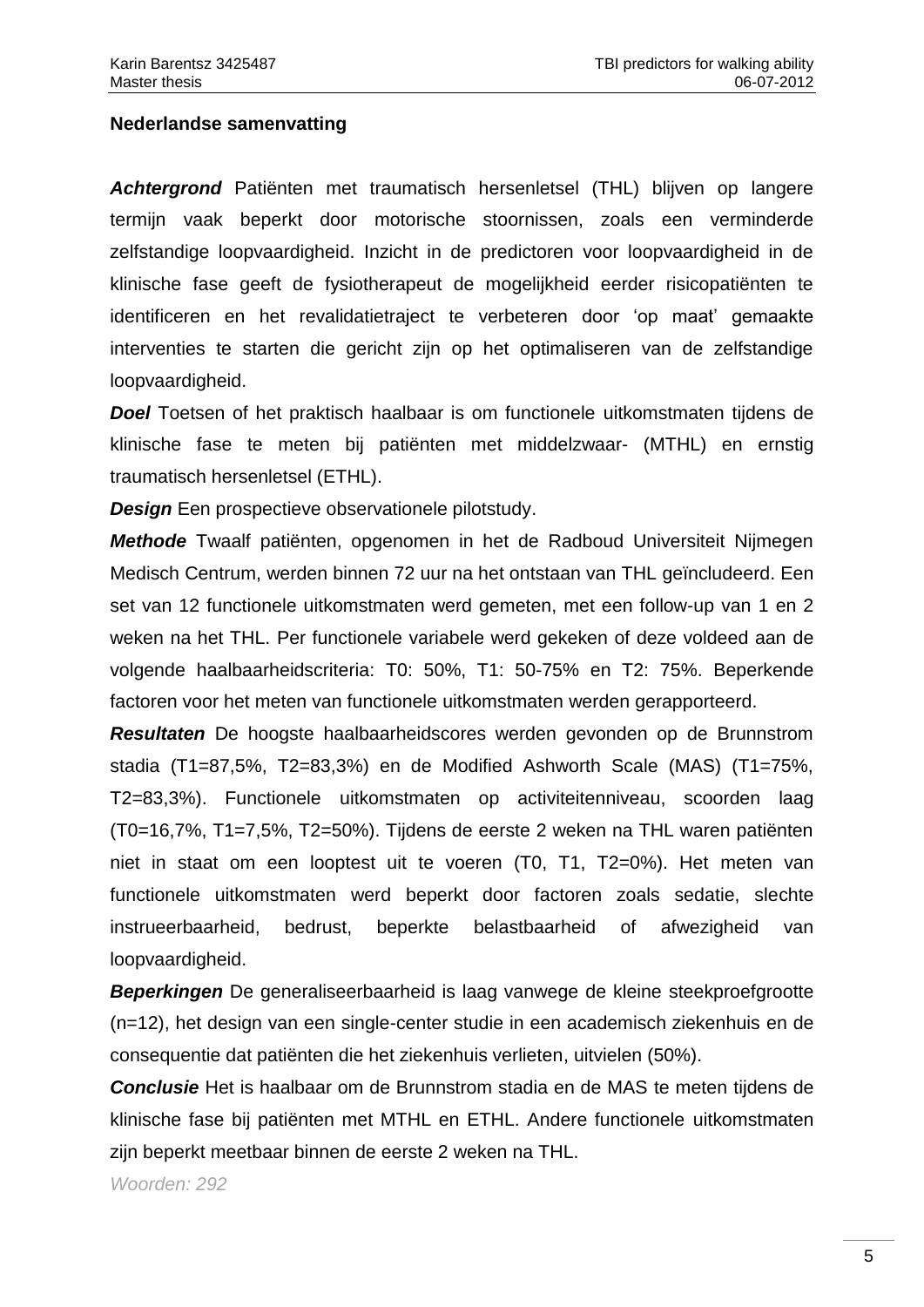# **Abstract**

*Background* Survivors after traumatic brain injury (TBI) often suffer from long-term disability in motor functions including gait. Predicting motor recovery in the first clinical phase after traumatic brain injury is important to choose the most appropriate rehabilitation setting.

*Objective* The purpose of this study was to examine the feasibility of measuring functional outcomes in patients with moderate (MTBI) and severe traumatic brain injury (STBI) at the clinical phase.

*Design* A prospective observational pilot study was conducted.

*Methods* Twelve patients were included at the Radboud University Nijmegen Medical Centre within 72 hours after onset of TBI. A set of 12 functional outcomes was measured, with a follow up at one and two weeks after TBI. Each functional variable was examined whether these met the following feasibility criteria: T0: 50%, T1: 50-75% and T2: 75%. Barriers hampering the assessment of functional outcomes, were reported.

*Results* The highest feasibility scores were found at the Brunnstrom stages (T1=87.5%, T2=83.3%) and the Modified Ashworth Scale (MAS) (T1=75%, T2=83,3%). Functional outcomes at the level of activities, scored low (T0=16.7%, T1=37.5%, T2=50%). During the first 2 weeks after trauma none of the patients was able to perform a walking test (T0, T1, T2=0%). Assessments were hampered by barriers like sedation, not able to follow instructions, bed rest, reduced physical capacity or no walking ability.

*Limitations* A single-center study in an university hospital, with a small sample (n=12) and a large number of lost to follow two weeks after trauma (50%), reduced the generalizability.

*Conclusions* The measurements Brunnstrom stages and MAS were feasible to measure in the clinical phase in patients with MTBI and STBI. Other functional outcomes were limited to assess within two weeks after TBI.

*Words:* 272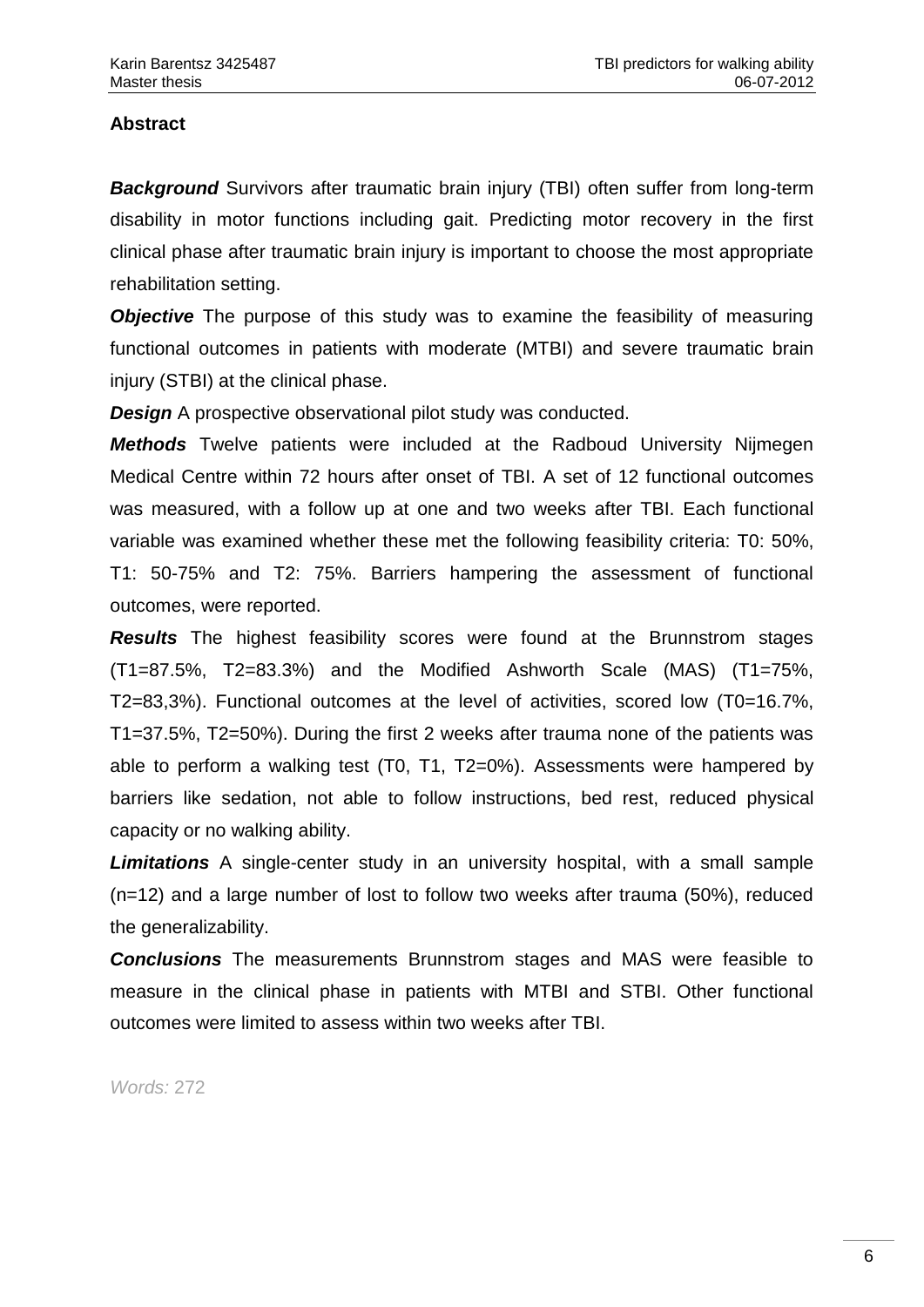### **Introduction**

Traumatic brain injury (TBI), by definition, is any damage to the brain occurring after birth and not related to congenital disorders, developmental disabilities or progressive processes.<sup>1</sup> In the Netherlands, annually 10,000 to 50,000 adults are diagnosed with TBI. $<sup>2</sup>$  After brain injury, patients with moderate (MTBI) to severe</sup> traumatic brain injury (STBI) suffer from cognitive problems and limited physical functioning, such as reduced independent walking ability. The level of physical constraints depends on the amount of structural damage, type and severity of trauma.3,4,5 Decreased independent walking ability leads to an increased risk of falling, reduced physical capacity, limited participation in society and decreased quality of life.<sup>6,7</sup> Therefore, optimizing walking ability is one of the core treatment goals for physical therapy in patients with MTBI and STBI, during their rehabilitation period.<sup>8,9</sup>

Studies have shown that 73-85% of the patients with STBI reached an independent walking ability within six months. $3,10$  Most recovery takes place during the first three months after the onset of brain damage.<sup>8</sup> Therefore it is recommended that physical therapy focusing on improved walking ability, starts as early as possible after trauma.<sup>3</sup>

Existing research focused on the severity and type of brain damage, coma duration, age and level of ambulation to predict the recovery of independent walking ability.<sup>10,11,12</sup> Although these outcomes are useful in predicting the outcome, they cannot be influenced or modified by physical therapy interventions. Prospective cohort studies have shown that the existence of trunk control during sitting and muscle strength, measured during the rehabilitation phase, are important prognostic outcomes of the outcome for the recovery of independent walking ability after MTBI and STBI.<sup>10,13</sup> Unfortunately, most previous studies did not investigate these functional outcomes in relation to recovery of walking ability in the very early stages of recovery. Such findings raise the possibility that simple bedside tests (e.g. sensibility, muscle strength, trunk control, postural control), measured by physical therapists in the clinical phase, might predict the recovery of independent walking ability in patients with MTBI and STBI.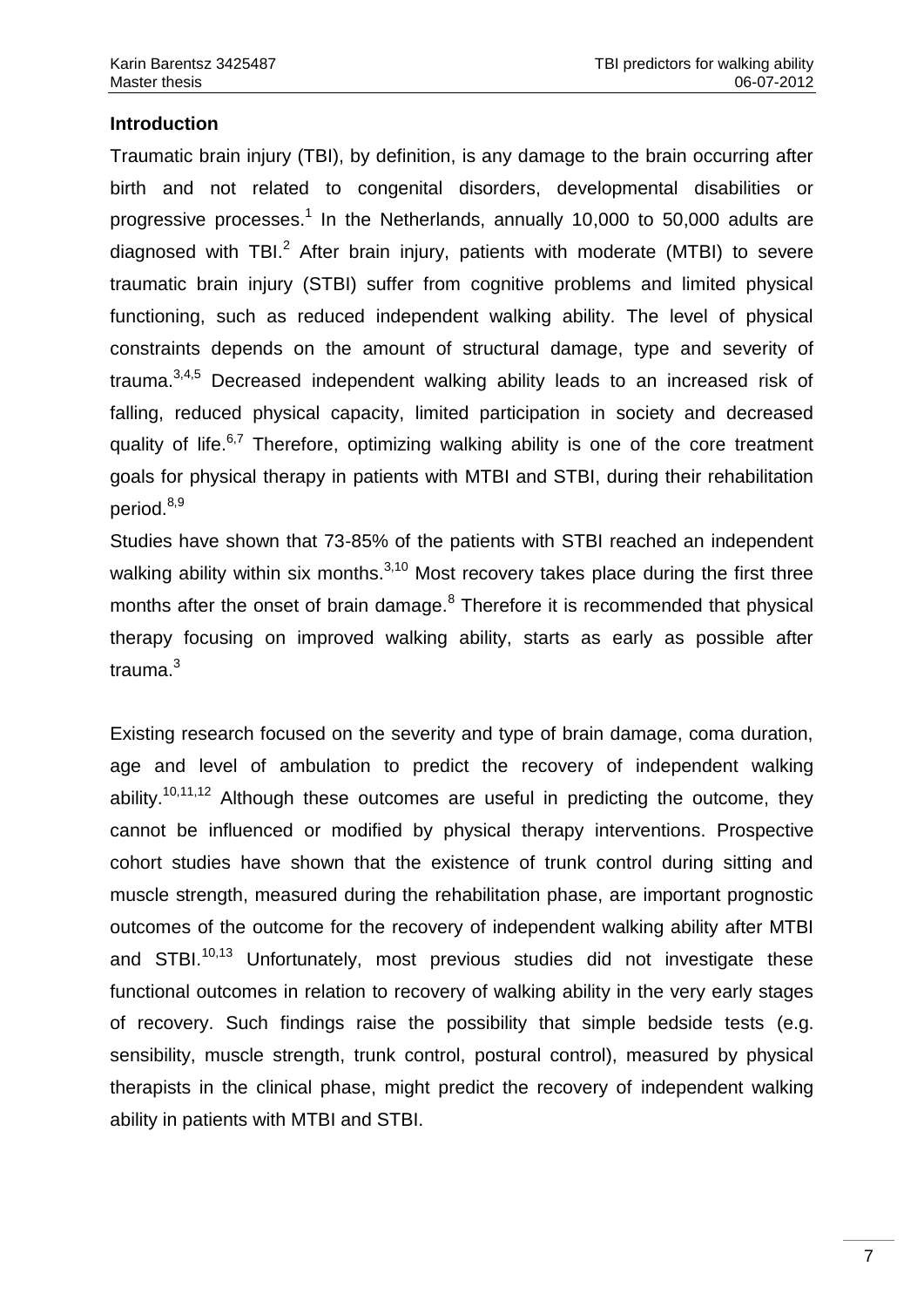Early prediction of final functional outcome for recovery of independent walking ability is crucial for trauma management. To reduce the increasing health care costs, discharge planning should immediately start within the first days after trauma.

As yet, the feasibility of testing early in the course of TBI recovery, particularly for those who are severely injured, has not been adequately shown. In the pilot study presented here, we propose to test the feasibility of measuring functional outcomes in the clinical phase in patients with MTBI and STBI. We expect that it is difficult to assess functional outcomes by a physical therapist within 72 hours after TBI because of acute life threatening situations or complications. However, it is probably a perfect moment to identify and monitor the patient's health status. Probably, one week after TBI will be more feasible to assess functional outcomes, although outcomes like standing and walking performance will be limited by the poor physical capacity of the patient and Red Flags for mobilization. Overall, assessing functional outcomes will be restricted when patients are not able to follow instructions due to cognitive impairments.

In this pilot study we want to explore the feasibility of measuring functional outcomes in the clinical phase. Subsequently, we want to perform a large multi-centre prospective cohort study. That study will focus on whether functional outcomes might be predictors for recovery of independent walking ability six months after onset of TBI.

## **Methods**

### *Study design and setting*

A prospective observational pilot study was performed at the Radboud University Nijmegen Medical Centre (RUNMC) from February 2012 till May 23rd 2012. The involved departments of the RUNMC were the Intensive Care Unit (ICU), Medium Care Unit (MCU), Neurology, Neurosurgery and Rehabilitation. Patients with MTBI and STBI were evaluated within 72 hours after onset of the TBI, with a follow up at one and two weeks after TBI.

## *Participants*

Adult patients were eligible when they met the following criteria: MTBI (Glasgow Coma Scale (GCS) score 9-12) and STBI (GCS score  $3-8$ )<sup>14</sup>, age between 18 to 85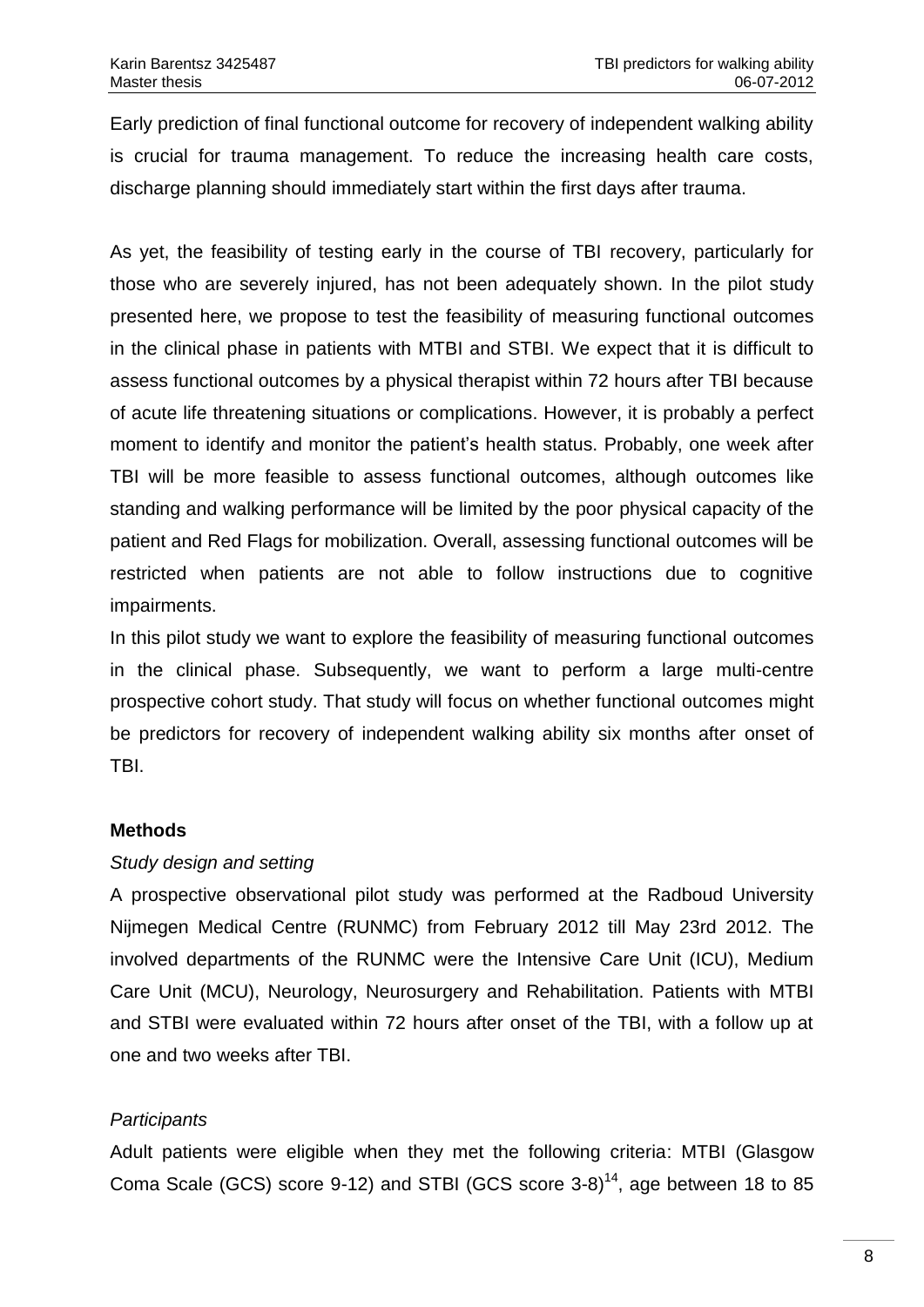years, command of the Dutch language and a normal premorbid cognition (at least primary education).<sup>15</sup>

Patients were excluded if the following criteria were present premorbid: a terminal illness<sup>16,17</sup>, neurological disorders<sup>18</sup> and a limited walking ability (Functional Ambulation Categories (FAC) <4). Comorbid exclusion criteria were: traumatic spinal cord injury<sup>16,17,19</sup> and presence of fractures of the pelvis or lower extremities which hamper the start of mobilization.<sup>18</sup>

### *Outcomes*

All study outcomes are presented in Table 1 and explained in detail below. These outcomes were measured at the level of the patient, the disease and function according to the International Classification of Functioning, Disability and Health  $(ICF).<sup>20</sup>$ 

## *Walking ability – ICF level of activities*

The ambulatory level of independency of walking was assessed with the FAC. This instrument distinguishes between six levels ranging from 'unable to walk' (i.e. score 0) to 'able to walk independently anywhere' (i.e. score 5).<sup>21,22</sup> To measure mobility, the Rivermead Mobility Index (RMI) was used. The RMI comprises a series of 14 questions and one direct observation. The questions cover a range of activities from for instance turning over in bed to running.<sup>23</sup> The Ten-Meter Walking Test (10MWT) was used to assess walking speed  $(m/s)$ .  $24,25$  The Timed Up and Go test (TUG) was used to measure, in seconds, the time taken by an individual to stand up from a standard arm chair, walk a distance of three meters, turn, walk back to the chair, and sit down again.<sup>26</sup>

Furthermore the Six Minutes Walking Distance (6MWD) was performed to estimate functional exercise capacity. This test measures the distance that a patient can walk as fast as possible on a flat, hard surface during a period of six minutes.  $27,28$  In this study, the 6MWD was always examined at the same 20-meter corridor of the hospital department.

## *Potential functional predictors - ICF level of body function*

To evaluate motor impairment, the Brunnstrom stages were used.<sup>29</sup> When Brunnstrom stage >3 was present, the muscle strength was measured with the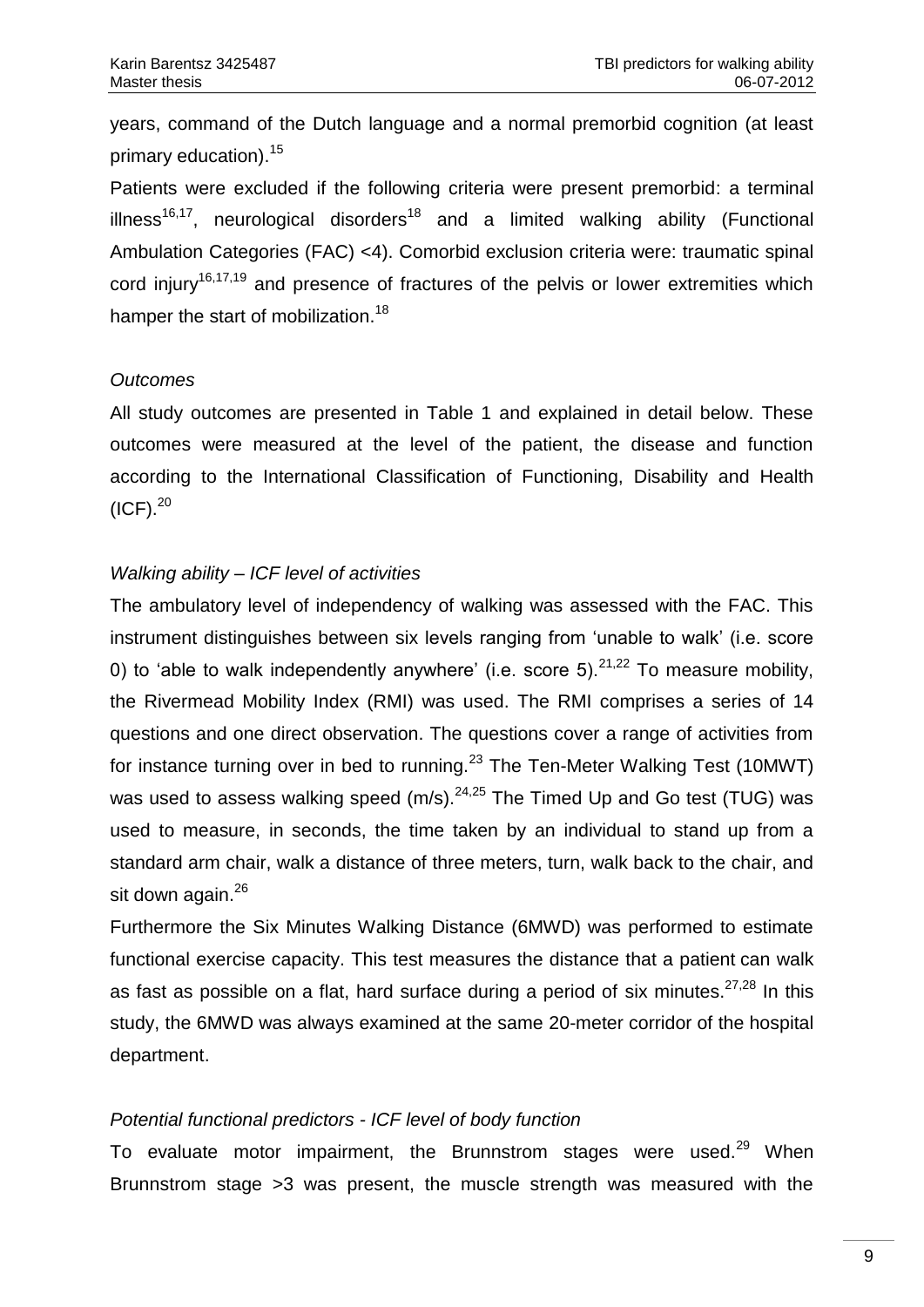Medical Research Council Scale (MRC).<sup>30</sup> Furthermore sensible impairment (tactile and proprioception) was noted by the (modified) Nottingham Sensory Assessment ((m)NSA). The Modified Ashworth Scale (MAS) was used to evaluate the presence of spasticity.<sup>31</sup>

### *Potential functional predictors - ICF level of activities*

The Trunk Control Test (TCT) was used to evaluate the trunk control, particularly in terms of balance during sitting.<sup>32</sup> Transfers in and out of the bed were examined with the Transfer Intensive Care scale (TIC). Furthermore, the Berg Balance Scale (BBS) was used to assess postural control during body transfers and static and dynamic 'standing balance' tasks. $33,34$  This scale comprises 14 tasks (score range 0-4) yielding a maximal total sum score of 56 points.

## *Prognostic outcomes - ICF level of disease*

Inter Cranial Pressure  $(ICP)^{35}$  (only available when the patient had an ICP-meter during Intensive Care Unit (ICU) stay) and the Glasgow Coma Scale (GCS) to record the state of consciousness<sup>14</sup> were measured.

To describe the population and taking account of potential confounders, the following outcomes were assessed at baseline or calculated after two weeks follow up: date and kind of accident, cerebral computer tomography (CT) scan to detect type and localization of brain damage and the presence of hematoma, pupillary reactivity, hypertension, hypoxia, Post Traumatic Amnesia (PTA) duration,  $36$  if the patient was intubated, the Mechanically Ventilation (MV) time, type of remaining injuries, complications or operations, if the patient needed resuscitation, duration of ICU stay and if there were any Red Flags for mobilization of the patient.

## *Population outcomes - ICF level of patient*

Finally, the following population outcomes were asked at baseline: age, gender, body weight, length, BMI and level of education.

## *Study procedure*

Inclusion took place within 72 hours after the TBI by a physical therapist who screened the hospital admission list for inclusion criteria using the Electronic Patient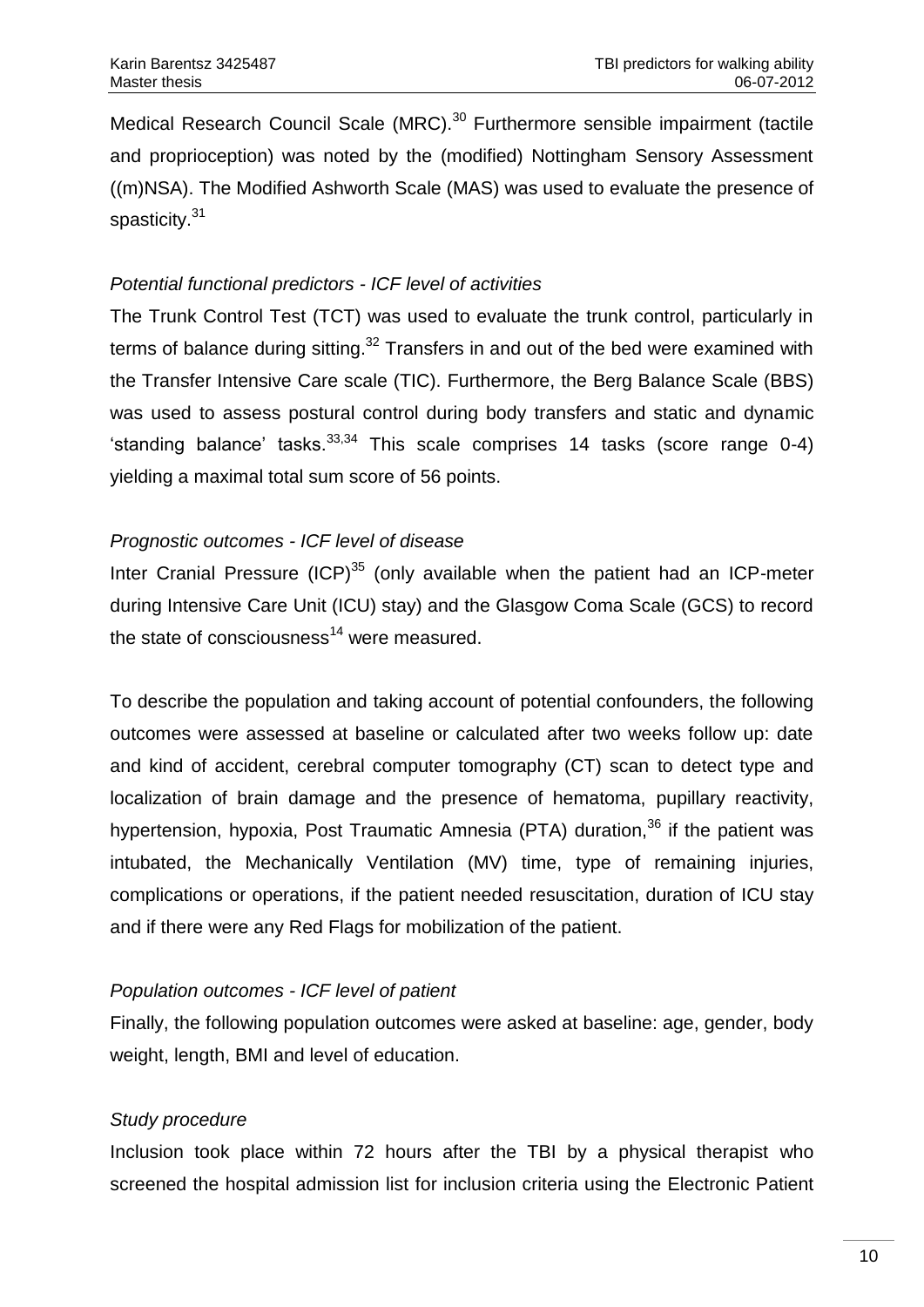File (EBF) of the RUNMC. After inclusion, data was collected by using a Case Record Form (CRF). By incomplete data a (hetero) anamnesis was used. Physiotherapy started within 72 hours after TBI upon approval of the physician. Clinical rating scales, according to the first physiotherapy consultation, were measured if possible. Approval depended on the hemodynamic function, consciousness and capacity of the patient. If there were no restrictions, the first physiotherapy consultation took place at the ICU, MCU, neurology or neurochirurgical department. Clinical rating scales were measured beside the hospital bed.

#### *Study size*

Because some measurements that we propose have not been included in previous studies and it is therefore unknown whether these measurements are measurable in such an early stage, we decide to explore feasibility among a small subset of patients (n=12) first. This was preferred above a sample size calculation to avoid that a large number of subjects (often needed in rehabilitation studies because of small effect sizes) will be unnecessarily exposed to measurement procedures that appear to be invalid at the end of the study.

### *Statistical Analysis*

Data were analysed by using SPSS (version 18). Cohort demographics, mean or number and percentage were described. Feasibility scores of the functional outcomes were prescribed in percentages. The primary objective was determined according to the feasibility criteria, based on our hypothesis $^{37}$ .

- $\checkmark$  Within 72 hours after TBI (T0), 50% of all eligible patients, functional outcomes can be measured.
- $\checkmark$  One week after TBI (T1), at least 75% of all eligible patients, all functional outcomes at the ICF level of function can be measured.
- $\checkmark$  One week after TBI (T1), at least 50% of all eligible patients, all functional outcomes at the ICF level of activities can be measured.
- $\checkmark$  Two weeks after TBI (T2), at least 75% of all eligible patients, all functional outcomes can be measured.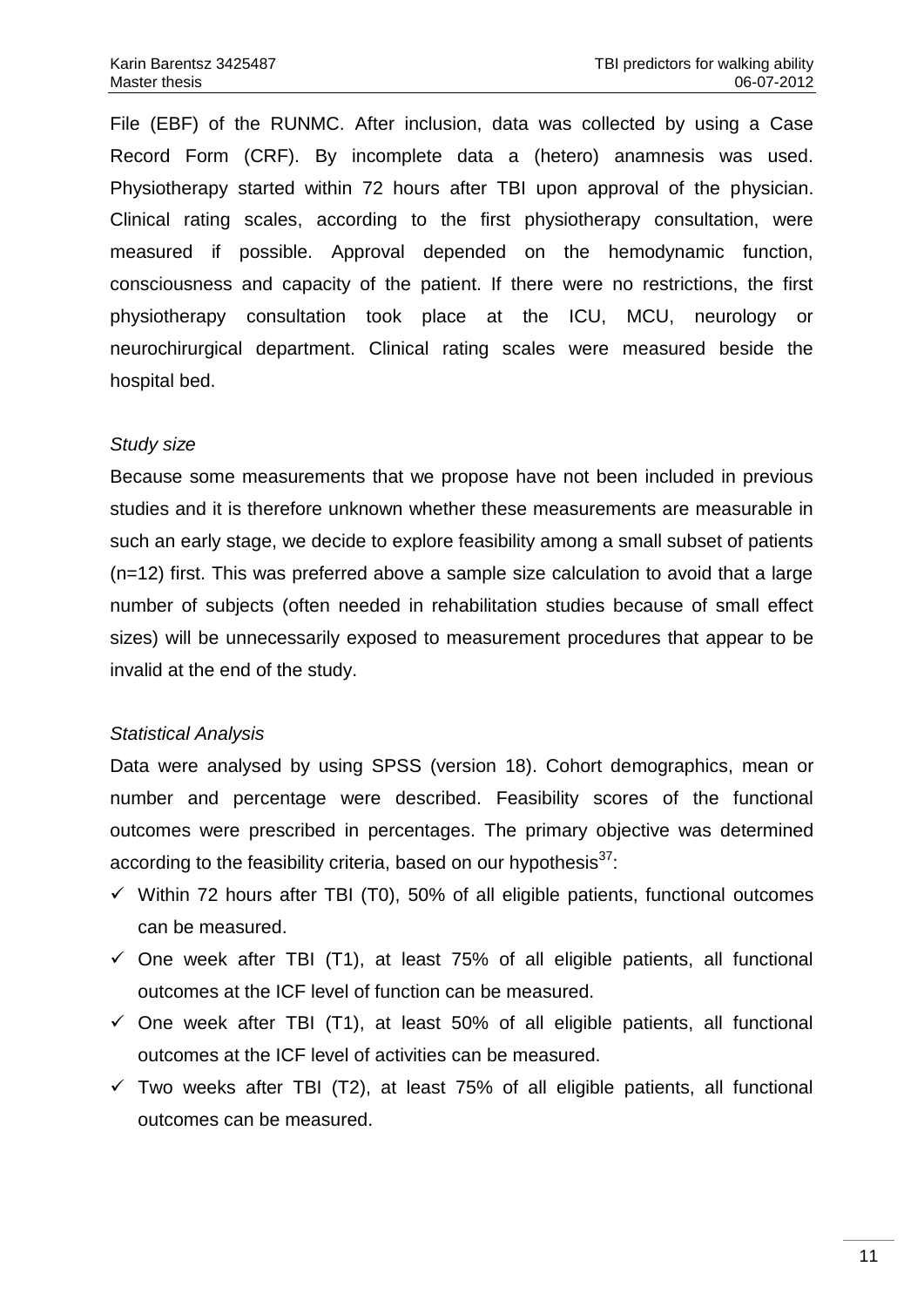# **Results**

### *Participants*

Figure 1 provides an overview of the patients assessed. Of the 27 patients with STBI and MTBI who were admitted to the RUNMC, a total of 12 (44.4%) patients were included. All of these patients were measured within 72 hours after TBI (T0). Two patients died within the first week after TBI. Another two patients were transferred to a local hospital. Thus, a total of eight (66.7%) patients participated in the first followup, one week after TBI (T1). Because of transferring to a local hospital or rehabilitation clinic, two patients were lost to follow up within the second week after TBI. At least, a total of six (50%) patients were eligible to participate two weeks after TBI (T2).

## *Descriptive data*

Table 2 presents the medical and demographical data of all (n=12) TBI patients included in the study. The average age of the participants was 52,7 (range 22-73) years, including seven (58.3%) men and five (41.7%) women. In seven patients trauma was caused by traffic accident; in one patient during motorsports; and four patients had fallen from a height. Eleven patients (91.7%) suffered from STBI and one patient had MTBI. Most patients had a combination of type of trauma, although it was usually a hemorrhage (68.2%) located in the right hemisphere (75%).

## *Feasibility scores*

Table 3 presents the feasibility scores of each functional variable at T0, T1 and T2. The highest feasibility scores were found at the Brunnstrom stages (T1=87.5%, T2=83.3%) and the MAS (T1=75%, T2=83.3%). Functional outcomes at the ICF level of activities, including postural control during body transfers and standing balance tasks, seem to have scored low (T0=16.7%, T1=37.5%, T2=50%). During the first two weeks after trauma none of the patients was able to perform a walking test (T0, T1, T2=0%).

## *Barriers*

Furthermore, we analyzed the different barriers hampering the assessment of functional outcomes at T0 (table 4a), T1 (table 4b) and T2 (table 4c).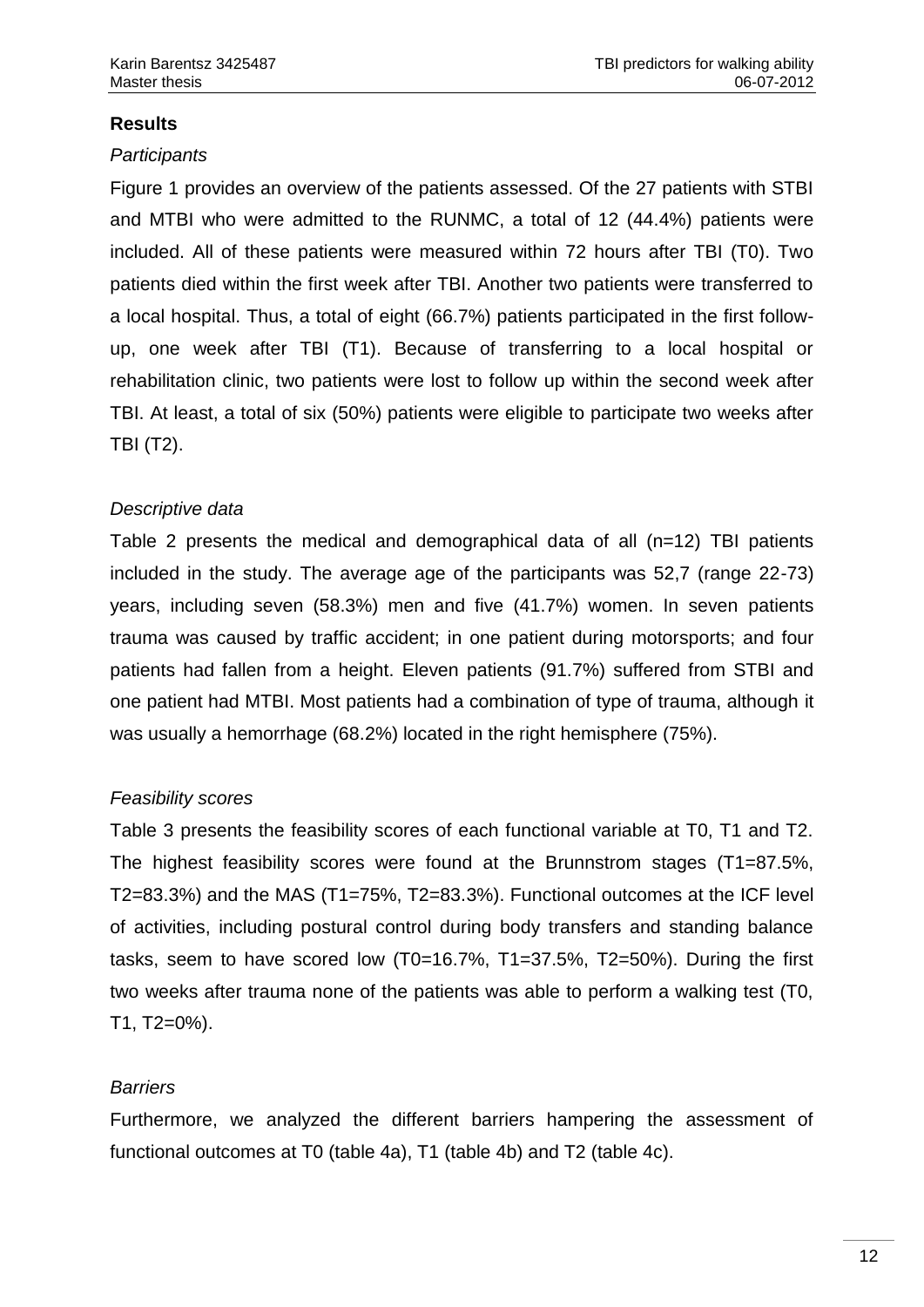In six out of the 12 patients (50%), sedation was a major barrier (50-100%) for the assessment of all of the functional outcomes at T0. One week after trauma one of the eight patients was sedated. This hampered the assessment of all functional outcomes for 12.5% to 100%. Two weeks after trauma this patient was still sedated, making the assessment of all functional outcomes impossible (16.7-100%).

For some of the assessments, it is necessary that the patients follow instructions. Therefore, not following instructions seemed to be a major barrier (62.5-100%) in nine of the 12 patients (75%) at T0; in five of the eight patients (62.5%) at T1; and in one of the six patients (16.7%) at T2.

T0 showed different Red Flags for mobilization of the patients; ICP monitoring (58.3%), sedation (50%), excised bone after decompressive craniectomy (16.7%), External Ventricular Drainage (EVD) (8.3%), neurological decline (8.3%), fever (8.3%) and an unstable vertebral fracture (8.3%). Some outcomes (Brunnstrom stages, MAS, (m)NSA, MRC) could be tested on the hospital bed. Bed rest was not a barrier for the assessment of these outcomes. In contrast, outcomes measuring physical activity outside the bed were often restricted by prescribed bed rest. This was a barrier for nine of the 12 patients (75%) at T0; in 37.5-60% a barrier in three of the eight patients (37.5%) at T1; and in 50-100% a barrier in three of the six patients (50%) at T2.

Particularly, reduced physical capacity was a barrier in the assessment of functional outcomes at the ICF level of activities, including muscle strength, transferring, standing and walking. As time passed, reduced physical capacity was perceived as a barrier in a smaller amount after two weeks (25-33.3%) compared to T0 (66.7-70%) or one week after trauma (50-60%).

When patients were not able to walk (FAC <3), functional outcomes assessing walking ability and walking capacity could not be measured in 100% of the cases.

In a few cases, there were other reasons why functional outcomes were not assessable. Pain was in 10% of the patients a barrier to assess TIC and BBS at T0. Assessment of the FAC was hampered by pain (10%) and the presence of an unstable vertebral fracture (10%) at T0. Pain (16.7%) and the presence of an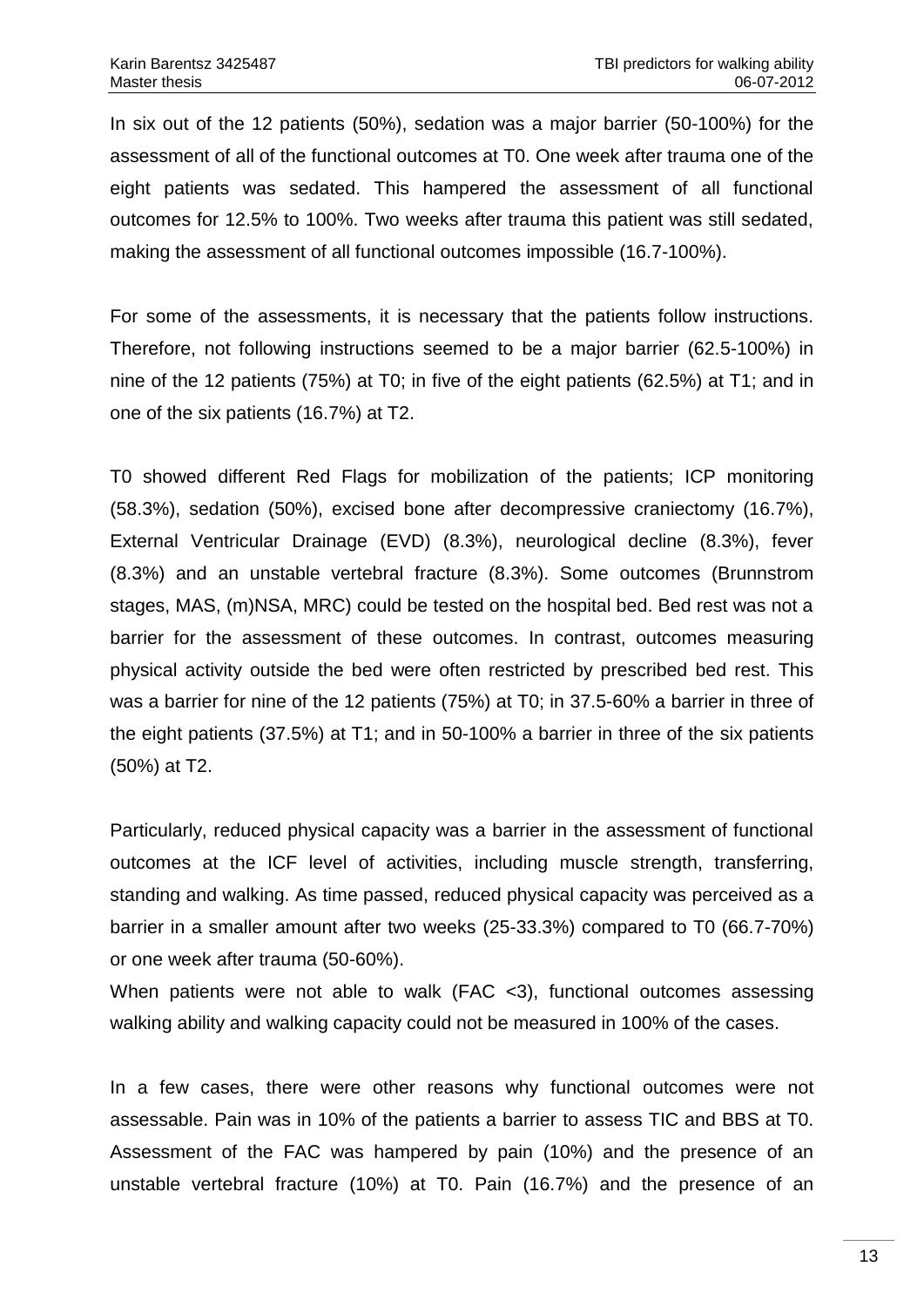unstable vertebral fracture (8.3%) were also barriers for measuring TUG, 10MWT and 6MWD at T0.

### **Discussion**

The purpose of this study was to test whether and when it is feasible to measure functional outcomes in the clinical phase in patients with MTBI and STBI. Our results showed that the Brunnstrom stages and the MAS were measurable in 50% of all eligible patients at T0 and in 75% of all eligible patients at T1 and T2. According to our feasibility criteria, these outcomes were feasible at T0, T1 and T2. Because it was not necessary that patients needed to follow instructions, these functional outcomes were most feasible.

Within 72 hours after TBI, a physical therapist is limited to measure functional outcomes as a result of barriers like sedation, not able to follow instructions, bed rest, no physical capacity or not able to walk. As hospitalization progresses, assessment of functional outcomes became more feasible probably due to the effect of recovery after TBI or physical therapy.<sup>9</sup> The most striking finding was that the MRC and (m)NSA was measured better at T2 (33.3%) compare with T1 (37.5%). We expected that the feasibility of these functional outcomes would increased over time. However, these results could be explained by the fact that patients with good recovery had transferred to a local hospital.

However, none of the remaining six patients were able to walk two weeks after TBI. This might be caused by selection of the severely affected patients who still needed specialized care in a university hospital instead of transferring to a general hospital or even discharged home. Only one of the six patients was able to walk with the support of one person (FAC score  $= 2$ ), at T2.

Another explanation for the absence of recovery of walking ability could be the Red Flags for mobilization such as ICP monitoring in combination with sedation (33.3%), excised bone after decompressive craniectomy (33.3%) and External Ventricular Drainage (EVD) (33.3%), in three patients, two weeks after trauma.

This is the first study that describes the assessment of functional outcomes in the clinical phase after MTBI and STBI. Katz et al.<sup>10</sup> and Black et al.<sup>13</sup> also described measurement of functional outcomes in patients with MTBI and STBI, only during the rehabilitation phase. In contrast to our study, they were not faced with the barriers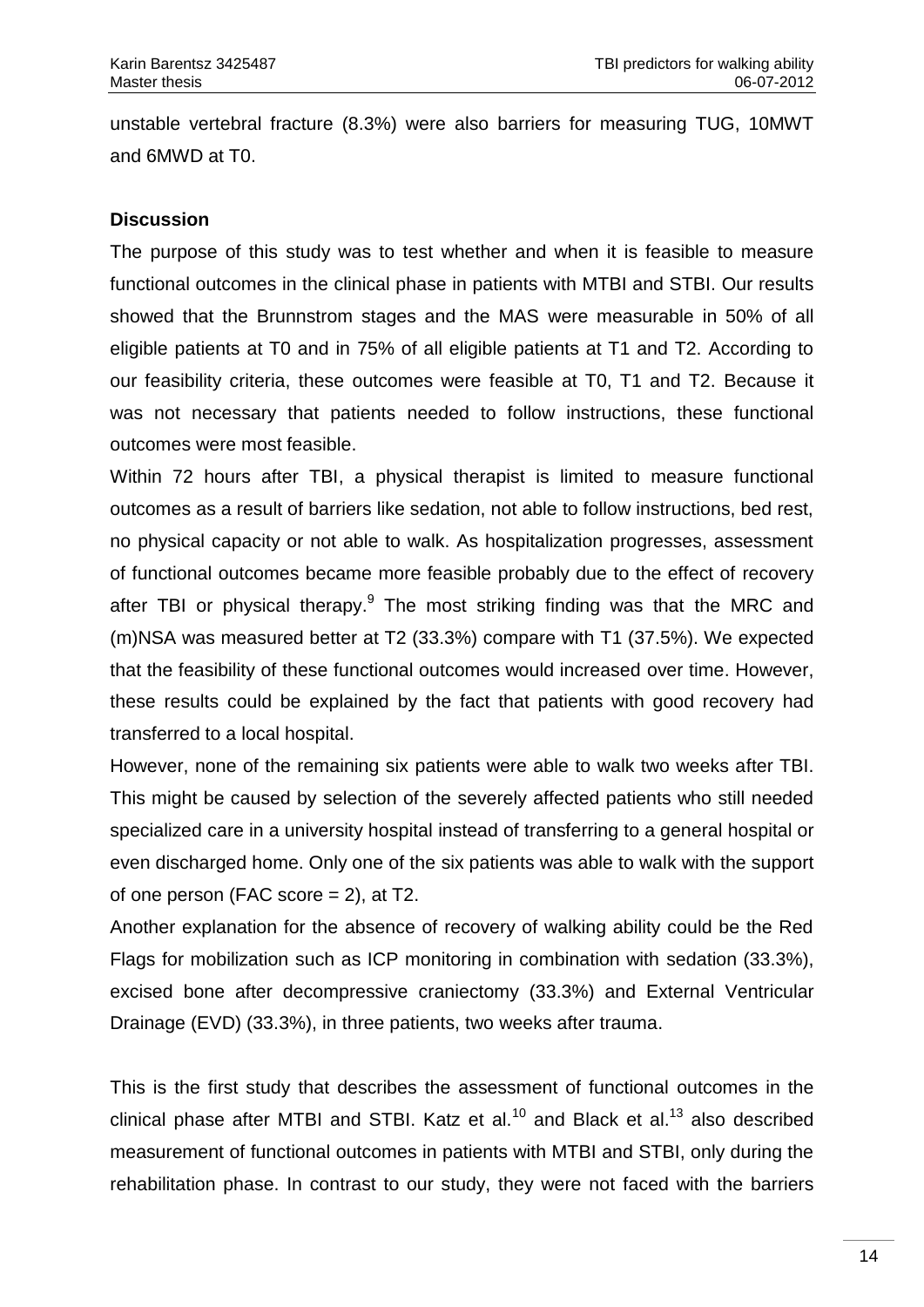related to the early phase after TBI. Presence of hampering barriers would be an explanation why functional outcomes have never been studied in the clinical phase after TBI. This study confirms that there are many barriers hampering the application of outcomes but adds that the Brunnstrom and the MAS, can be measured early.

Also different from our study, Katz et al.<sup>10</sup> and Black et al.<sup>13</sup> studied functional outcomes with the aim to predict recovery of independent walking ability, however, they did not described feasibility of these outcomes.

Kalmar et al. (ref 45) examined the feasibility of a brief neuropsychologic test battery during acute inpatient rehabilitation after MTBI and STBI. Approximately two thirds of screened patients were able to complete a brief neuropsychologic test battery at two to six weeks post injury, regardless of PTA status. $38$  In contrast to our study, patients with minimally conscious were excluded. Tests were performed at admission to inpatient rehabilitation within 72 hours of discharge from acute care. Therefore they were not hampered by barriers like sedation or patients who were not able to follow instructions. Although we started measuring early during the clinical phase, none of the patients hemodynamic instability was hampering the assessment. Kalmars study<sup>38</sup> investigated the feasibility of neuropsychological tests, so bed rest, conditional capacity or walking ability were no hampering barriers, compared to our study.

## *Limitations*

This was a pilot study including its limitations. First, the single-center study in an one university hospital makes generalizability of the findings difficult.

Second, the sample size (n=12) was probably caused by a short inclusion period, and consisted mainly of patients with STBI with a heterogeneity type of brain injury that also reduced the generalizability. Probably caused by the fact that this pilot study was performed at a level one trauma center, where generally the severely affected patients are admitted. In addition a large number of patients were lost to follow two weeks after trauma (50%), due to transferring to a general hospital. If we would be able to include a larger number of patients with MTBI, performing an multi-center study, it would be more feasible to assess functional outcomes, given the better cognitive and motor function of this population compared to patients with STBI.<sup>3</sup>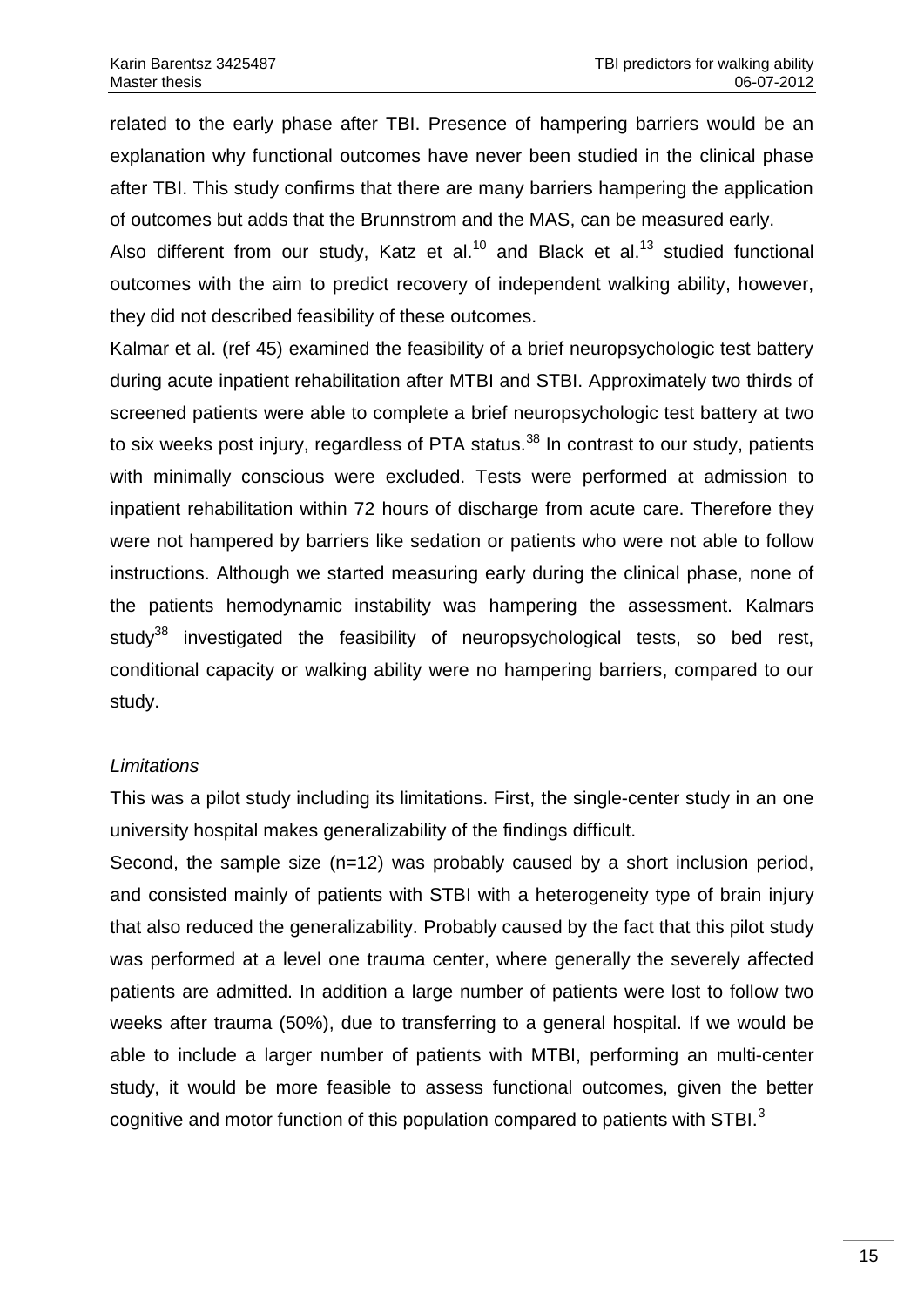Early mobilization of ICU patients is usual care at the RUNMC, even in patients with TBI.<sup>39</sup> Therefore, it might be easier and more quickly feasible to assess functional outcomes in this setting. This could introduce some treatment and policy bias.

Finally, the feasibility criteria can be discussed. They were based on clinical experiences of the physical therapist and might have been too ambitious.

### *Recommendations for future research*

For the implementation of a larger trial, we recommend to use more observational functional outcomes to assess the functional recovery of patients with MTBI and STBI, including observations of the presence of spontaneous motor activity of extremities. Including the Brunnstrom stages and the MAS.

However, to predict recovery of walking ability it would be necessary to measure functional outcomes at the ICF level of activities including walking tests at baseline. Therefore, measurements of functional outcomes should be started two or three weeks after MTBI and STBI including a longer follow-up. Probably the test battery could be minimized, so patients would be able to perform the measurements, despite of reduced physical capacity.

Furthermore, we want to perform a multi-center study, so it might be possible to continue the assessment when the patient is transferred to a local hospital. In addition, the possibility rises to include more patients because of the heterogeneity in patients with TBI.

## *Conclusion*

The measurements Brunnstrom stages and MAS were feasible to measure in the clinical phase in patients with MTBI and STBI. Other functional outcomes at the ICF level of function and capacity were not feasible to measure within two weeks after TBI.

Considering the results of present study, it is questionable whether it is even possible to assess functional outcomes during the first weeks after TBI, to predict recovery of independent walking ability six months after onset of TBI. We might need to search for other predictors for recovery of walking ability as pre-existing outcomes including age or pre-existent functioning.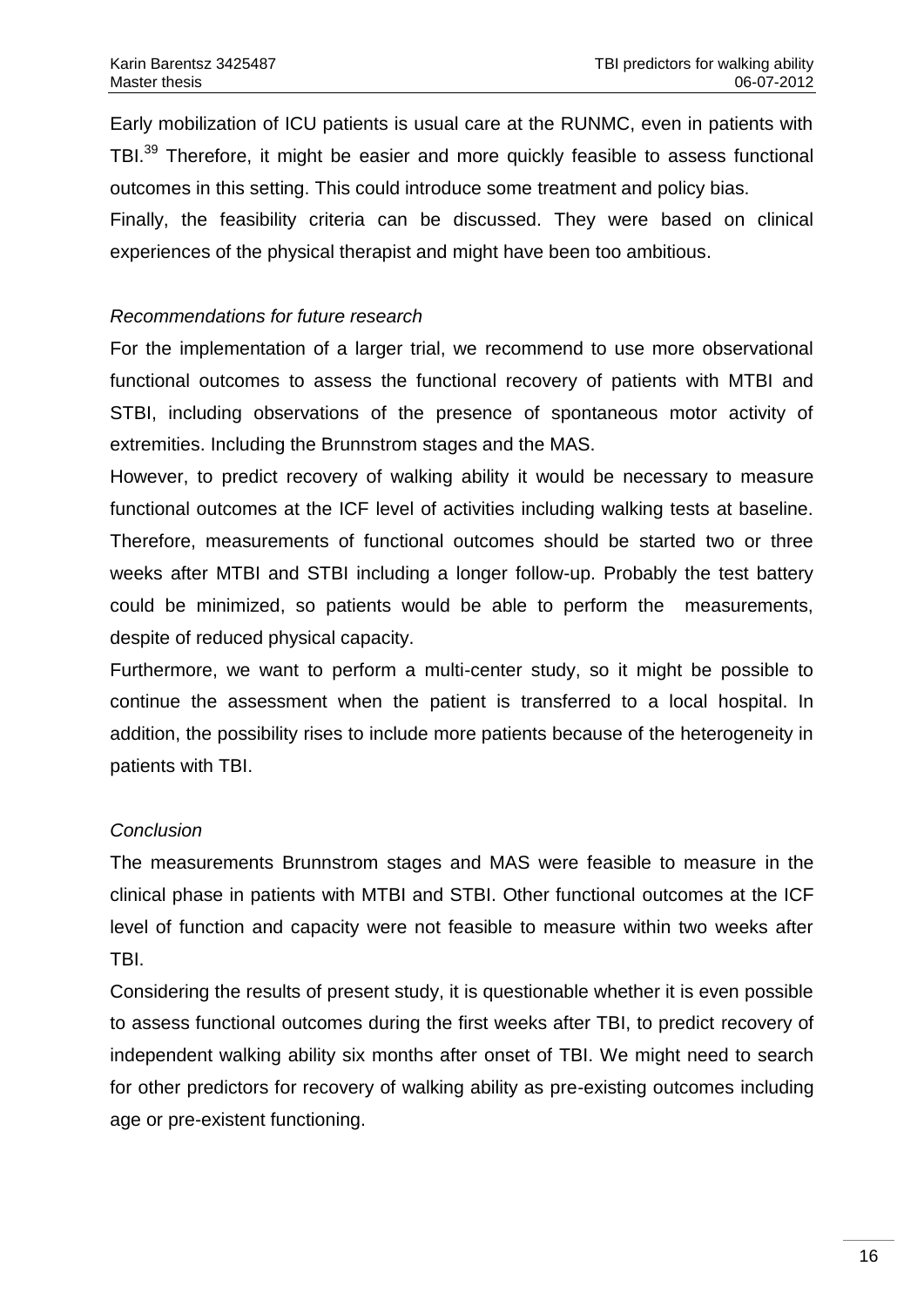## **References**

1. Teasell R, Bayona N, Marshall S, et al. A systematic review of the rehabilitation of moderate to severe acquired brain injuries. Brain Inj. 2007;21:107-112.

2. Hermans E. Traumatisch Hersenletsel: Incidentie en Gevolgen. Available at: [www.hersenstichting.nl.](http://www.hersenstichting.nl/) Accessed 01/10, 2010.

3. Maas AI, Stocchetti N, Bullock R. Moderate and severe traumatic brain injury in adults. Lancet Neurology. 2008;7:728-741.

4. Baalen van B, Odding E, Stam HJ. Cognitive Status at Discharge from the Hospital Determines Discharge Destination in Traumatic Brain Injury Patients. Brain injury. 2008;22:25-32.

5. Svestkova O, Angerova Y, Sladkova P, Bickenbach JE, Raggi A. Functioning and disability in traumatic brain injury. Disability and rehabilitation. 2010;32:S68-77.

6. Tagliaferri F, Compagnone C, Korsic M, Servadei F, Kraus J. A systematic review of brain injury epidemiology in Europe. Acta Neurochirurgica. 2006;148:255-68; discussion 268.

7. Medley A, Thompson M, French J. Predicting the probability of falls in community dwelling persons with brain injury: a pilot study. Brain injury. 2006;20:1403-1408.

8. Williams G, Morris ME, Schache A, McCrory PR. Incidence of gait abnormalities after traumatic brain injury. Archives of Physical Medicine and Rehabilitation. 2009;90:587-593.

9. Bland DC, Zampieri C, Damiano DL. Effectiveness of physical therapy for improving gait and balance in individuals with traumatic brain injury: a systematic review. Brain Inj. 2011;25:664-679.

10. Katz DI, White DK, Alexander MP, Klein RB. Recovery of ambulation after traumatic brain injury. Archives of Physical Medicine and Rehabilitation. 2004;85:865-869.

11. Husson EC, Ribbers GM, Willemse-van Son AH, Verhagen AP, Stam HJ. Prognosis of six-month functioning after moderate to severe traumatic brain injury: a systematic review of prospective cohort studies. Journal of rehabilitation medicine. 2010;42:425-436.

12. Murray GD, Butcher I, McHugh GS, et al. Multivariable prognostic analysis in traumatic brain injury: results from the IMPACT study. Journal of Neurotrauma. 2007;24:329-337.

13. Black K, Zafonte R, Millis S, et al. Sitting balance following brain injury: does it predict outcome? Brain injury. 2000;14:141-152.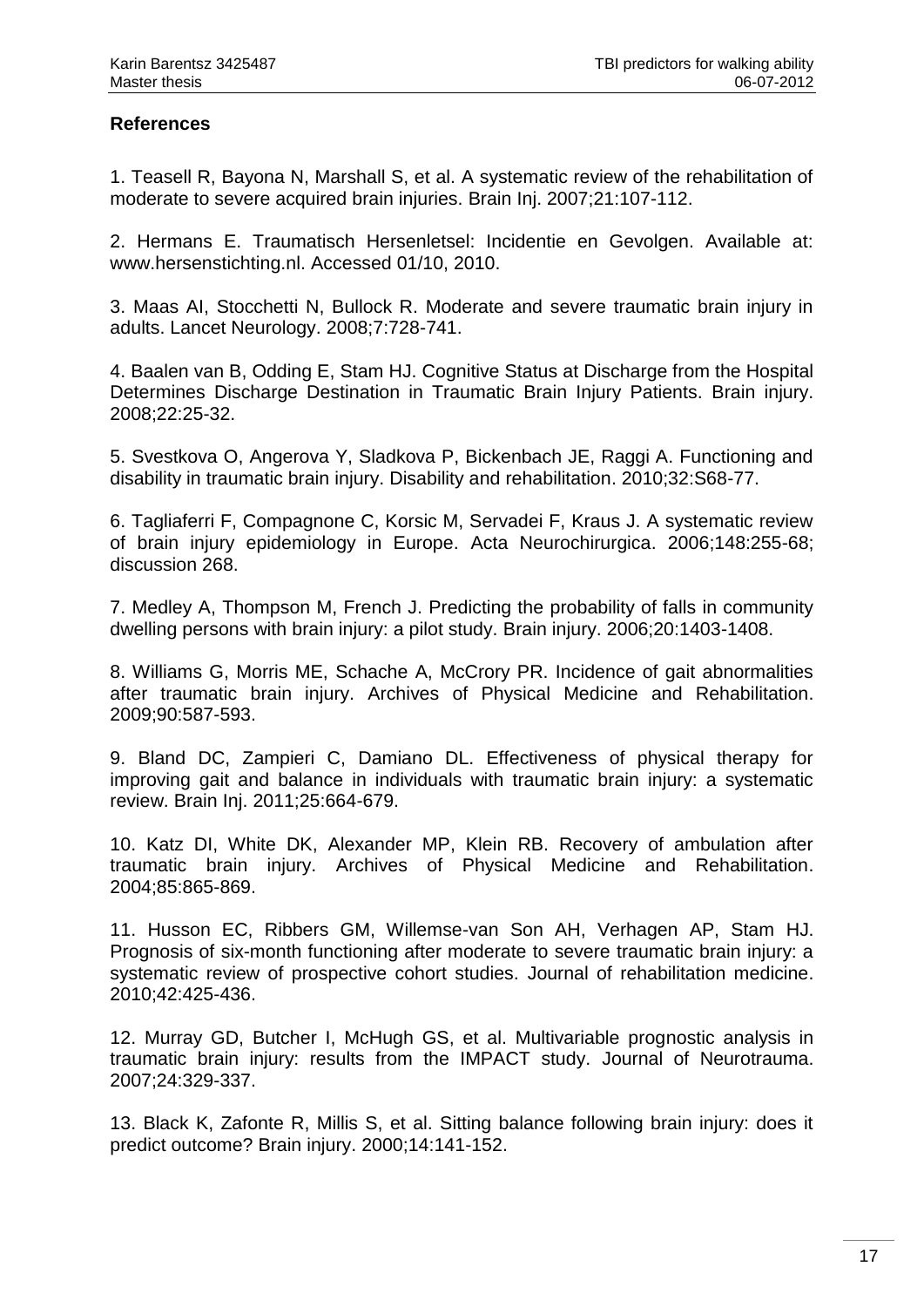14. Teasdale G, Jennett B. Assessment of coma and impaired consciousness. A practical scale. Lancet. 1974;2:81-84.

15. Wang JY, Bakhadirov K, Devous MD S, et al. Diffusion tensor tractography of traumatic diffuse axonal injury. Archives of Neurology. 2008;65:619-626.

16. Lew HL, Dikmen S, Slimp J, et al. Use of somatosensory-evoked potentials and cognitive event-related potentials in predicting outcomes of patients with severe traumatic brain injury. American Journal of Physical Medicine & Rehabilitation. 2003;82:53-61; quiz 62-4, 80.

17. Glenn TC, Kelly DF, Boscardin WJ, et al. Energy dysfunction as a predictor of outcome after moderate or severe head injury: indices of oxygen, glucose, and lactate metabolism. Journal of cerebral blood flow and metabolism. 2003;23:1239- 1250.

18. Masel BE, DeWitt DS. Traumatic brain injury: a disease process, not an event. Journal of neurotrauma. 2010;27:1529-1540.

19. Mattioli C, Beretta L, Gerevini S, et al. Traumatic subarachnoid hemorrhage on the computerized tomography scan obtained at admission: a multicenter assessment of the accuracy of diagnosis and the potential impact on patient outcome. Journal of neurosurgery. 2003;98:37-42.

20. Stucki G, Cieza A, Melvin J. The International Classification of Functioning, Disability and Health (ICF): a unifying model for the conceptual description of the rehabilitation strategy. J Rehabil Med. 2007;39:279-285.

21. Jong de K. Richtlijnen Functional Ambulation Category. 2000.

22. Holden MK, Gill KM, Magliozzi MR, Nathan J, Piehl-Baker L. Clinical gait assessment in the neurologically impaired. Reliability and meaningfulness. Phys Ther. 1984;64:35-40.

23. Collen FM, Wade DT, Robb GF, Bradshaw CM. The Rivermead Mobility Index: a further development of the Rivermead Motor Assessment. Int Disabil Stud. 1991;13:50-54.

24. Wade DT, Wood VA, Heller A, Maggs J, Langton Hewer R. Walking after stroke. Measurement and recovery over the first 3 months. Scand J Rehabil Med. 1987;19:25-30.

25. van Hedel HJ, Wirz M, Dietz V. Assessing walking ability in subjects with spinal cord injury: validity and reliability of 3 walking tests. Arch Phys Med Rehabil. 2005;86:190-196.

26. Podsiadlo D, Richardson S. The timed "Up & Go": a test of basic functional mobility for frail elderly persons. J Am Geriatr Soc. 1991;39:142-148.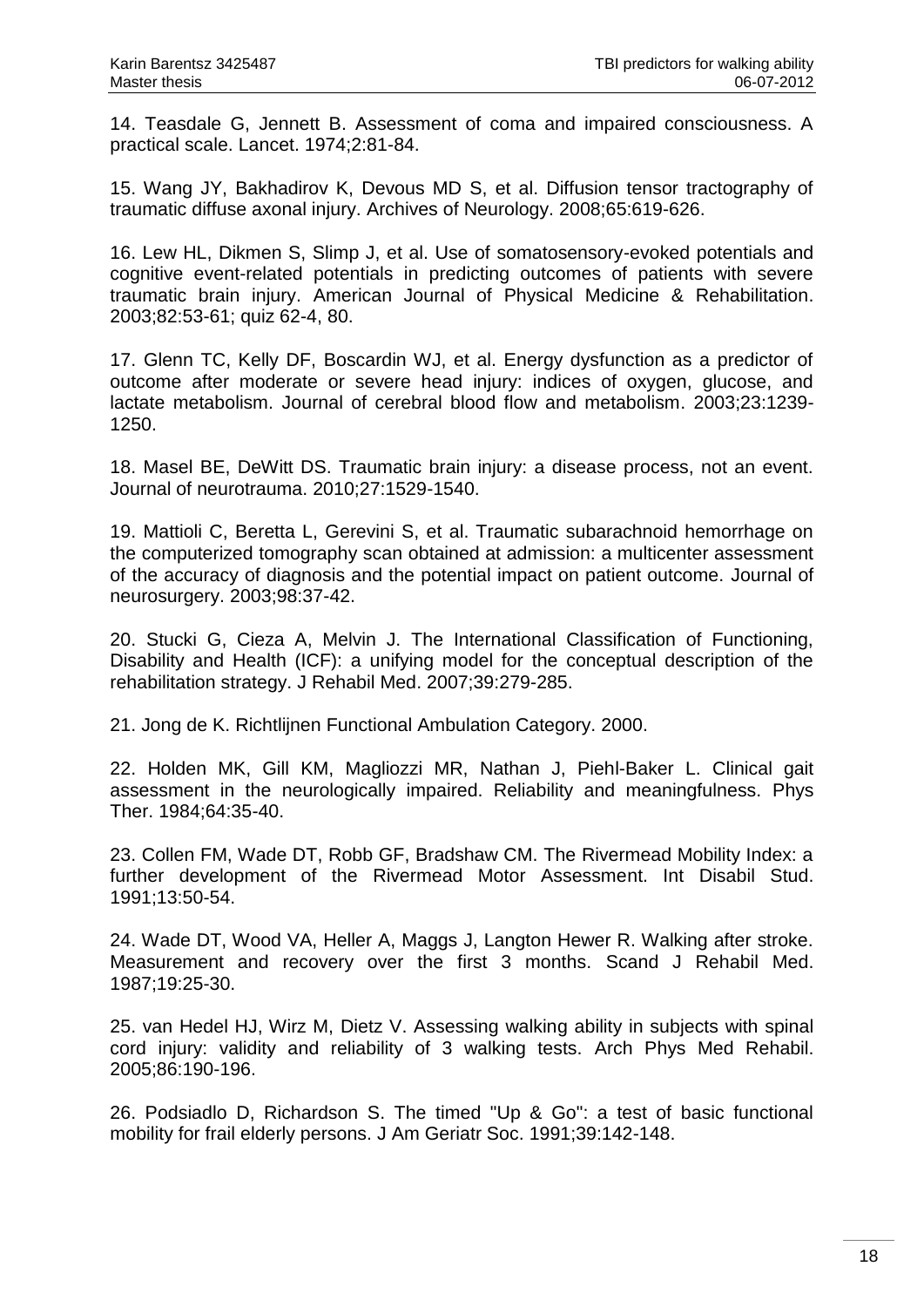27. Troosters T, Gosselink R, Decramer M. Six minute walking distance in healthy elderly subjects. Eur Respir J. 1999;14:270-274.

28. Mossberg KA, Fortini E. Responsiveness and validity of the six-minute walk test in individuals with traumatic brain injury. Phys Ther. 2012;92:726-733.

29. Brunnstrom S. Motor testing procedures in hemiplegia: based on sequential recovery stages. Phys Ther. 1966;46:357-375.

30. Ploeg van der RJ, Oosterhuis HJ, Reuvekamp J. Measuring muscle strength. Journal of neurology. 1984;231:200-203.

31. Sommerfeld DK, Eek EU, Svensson AK, Holmqvist LW, von Arbin MH. Spasticity after stroke: its occurrence and association with motor impairments and activity limitations. Stroke. 2004;35:134-139.

32. Collin C, Wade D. Assessing motor impairment after stroke: a pilot reliability study. Journal of neurology, neurosurgery, and psychiatry. 1990;53:576-579.

33. Berg KO, Wood-Dauphinee SL, Williams JI, Maki B. Measuring balance in the elderly: validation of an instrument. Canadian journal of public health. 1992;83:S7-11.

34. Jong de K. Richtlijnen Berg Balance Scale. Utrecht: Revalidatiecentrum de Hoogstraat; 2000.

35. Ghajar J. Traumatic brain injury. Lancet. 2000;356:923-929.

36. Lee H, Wintermark M, Gean AD, Ghajar J, Manley GT, Mukherjee P. Focal lesions in acute mild traumatic brain injury and neurocognitive outcome: CT versus 3T MRI. J Neurotrauma. 2008;25:1049-1056.

37. Thabane L, Ma J, Chu R, et al. A tutorial on pilot studies: the what, why and how. BMC Med Res Methodol. 2010;10:1.

38. Kalmar K, Novack TA, Nakase-Richardson R, et al. Feasibility of a brief neuropsychologic test battery during acute inpatient rehabilitation after traumatic brain injury. Arch Phys Med Rehabil. 2008;89:942-949.

39. Schweickert WD, Pohlman MC, Pohlman AS, et al. Early physical and occupational therapy in mechanically ventilated, critically ill patients: a randomised controlled trial. Lancet. 2009;373:1874-1882.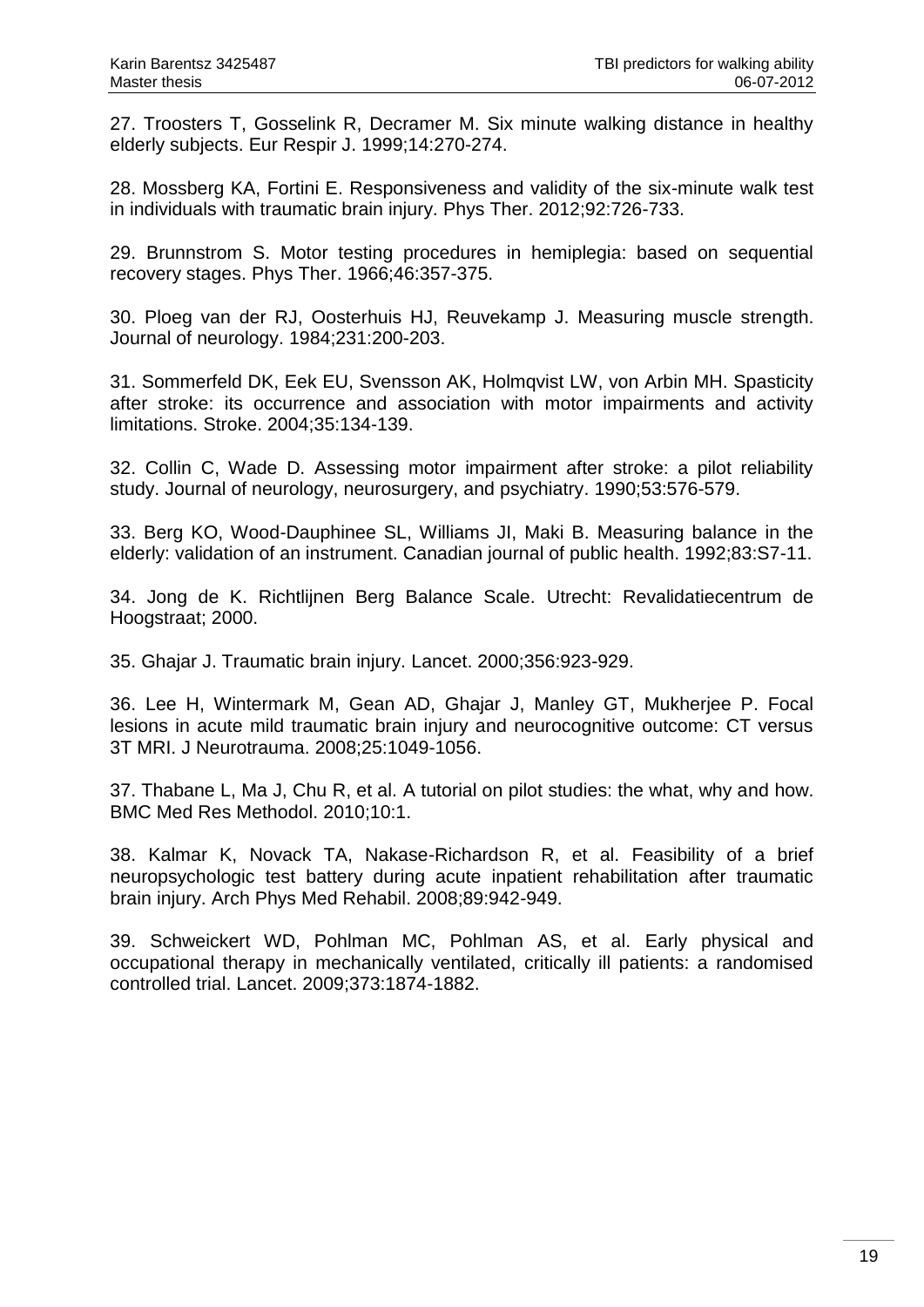# **Tables and figures**



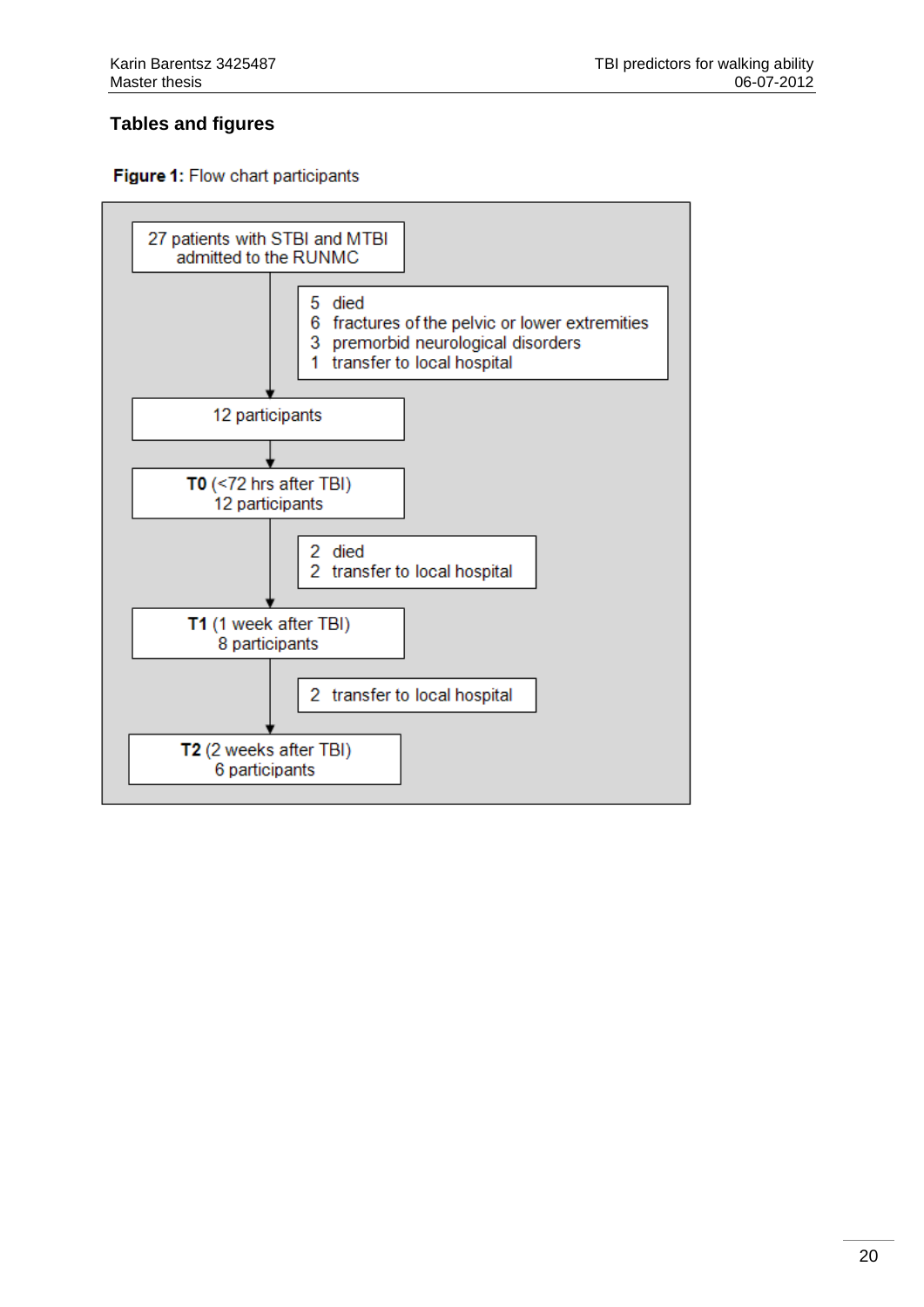| <b>Table 2:</b> Medical and demographical data of the participants |                    |                 |                     |
|--------------------------------------------------------------------|--------------------|-----------------|---------------------|
|                                                                    |                    |                 | TBI patients (n=12) |
| Mean age in years (range)                                          |                    | 52,7 (22-73)    |                     |
| Gender (male/female)                                               | 7/5                |                 |                     |
| BMI (kg/m <sup>2</sup> ) mean (range)                              |                    |                 | 25.2 (21.5-29.5)    |
| Kind of accident                                                   | traffic accident   | motor           |                     |
|                                                                    |                    | bicycle/scooter | 6                   |
|                                                                    | sport accident     |                 | 1                   |
|                                                                    | fall from a height |                 | $\overline{4}$      |
| Severity of trauma                                                 | <b>STBI</b>        |                 | 11                  |
|                                                                    | <b>MTBI</b>        |                 | 1                   |
| Type of trauma*                                                    | contusion          |                 | $\overline{4}$      |
|                                                                    | <b>SDH</b>         |                 | 8                   |
|                                                                    | <b>EDH</b>         |                 | 1                   |
|                                                                    | <b>SAH</b>         |                 | $\overline{4}$      |
|                                                                    | DAI                |                 | 2                   |
| Localization of trauma                                             | left hemisphere    |                 | 3                   |
|                                                                    | right hemisphere   |                 | $\overline{7}$      |
|                                                                    | both sides         |                 | $\overline{2}$      |
|                                                                    |                    |                 |                     |

**Table 2:** Medical and demographical data of the participants

*Data are means (range) or numbers. TBI, Traumatic Brain Injury; BMI, Body Mass Index; kg, kilogram; m, meter; STBI, Severe Traumatic Brain Injury; MTBI, Moderate Traumatic Brain Injury; SDH, Subdural Hematoma; EDH, Epidural Hematoma; SAH, Subarachnoid Hemorrhage; DAI, Diffuse Axonal Injury. \* Combination of type of trauma possible*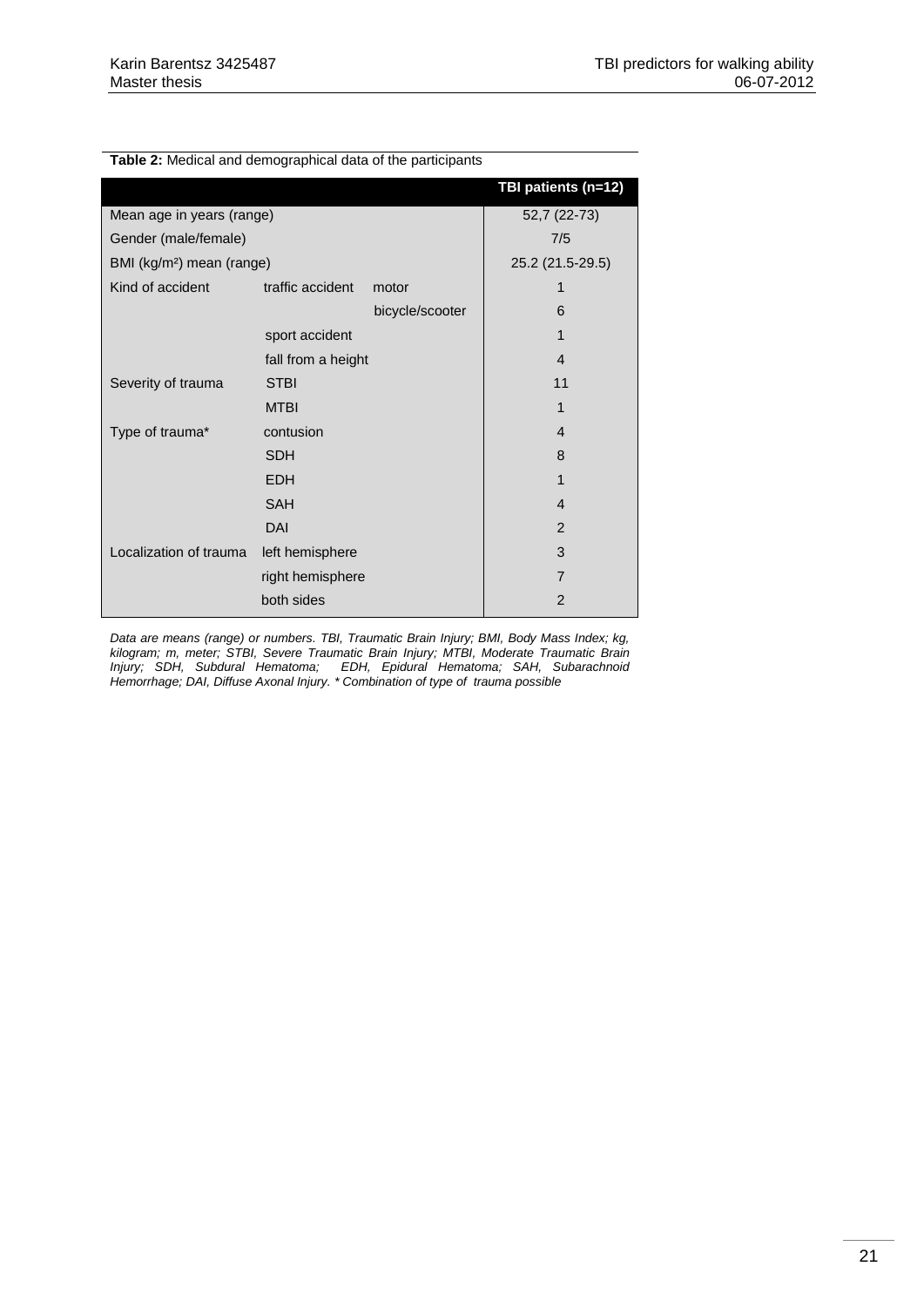**Table 3:** Feasibility scores for the functional outcomes.

| <b>Feasibility score</b>   |          |                        |            |  |  |  |  |  |  |  |
|----------------------------|----------|------------------------|------------|--|--|--|--|--|--|--|
| <b>Functional outcomes</b> |          | $T0$ (n=12) $T1$ (n=8) | $T2 (n=6)$ |  |  |  |  |  |  |  |
| ICF level of function      |          |                        |            |  |  |  |  |  |  |  |
| <b>Brunnstrom stages</b>   | 50       | 87.5                   | 83.3       |  |  |  |  |  |  |  |
| <b>MAS</b>                 | 50       | 75                     | 83.3       |  |  |  |  |  |  |  |
| $(m)$ NSA                  | 33.3     | 37.5                   | 33.3       |  |  |  |  |  |  |  |
| <b>MRC</b>                 | 25       | 37.5                   | 33.3       |  |  |  |  |  |  |  |
| ICF level of activity      |          |                        |            |  |  |  |  |  |  |  |
| <b>TCT</b>                 | 16.7     | 37.5                   | 50         |  |  |  |  |  |  |  |
| <b>TIC</b>                 | 16.7     | 37.5                   | 50         |  |  |  |  |  |  |  |
| <b>BBS</b>                 | 16.7     | 37.5                   | 50         |  |  |  |  |  |  |  |
| <b>RMI</b>                 | 16.7     | 37.5                   | 50         |  |  |  |  |  |  |  |
| <b>FAC</b>                 | 16.7     | 37.5                   | 50         |  |  |  |  |  |  |  |
| <b>TUG</b>                 | $\Omega$ | $\Omega$               | $\Omega$   |  |  |  |  |  |  |  |
| 10MWT                      | 0        | O                      | $\Omega$   |  |  |  |  |  |  |  |
| 6MWD                       | 0        | 0                      | $\Omega$   |  |  |  |  |  |  |  |

*Data are percentages (%). T0 = <72 hrs after TBI; T1 = 1 week after TBI; T2 = 2 weeks after TBI. (m)NSA, (modified)Nottingham Sensory Assessment; MRC, Medical Research Council scale; MAS, Modified Ashworth Scale; TCT, Trunk Control Test; TIC, Transfer Intensive Care scale; BBS, Berg Balance Scale; RMI, Rivermead Mobility Index; FAC, Functional Ambulation Scale; 10MWT, Ten Meter Walking Test; TUG, Timed Up and Go test; 6MWD, Six Minutes Walking Distance.*